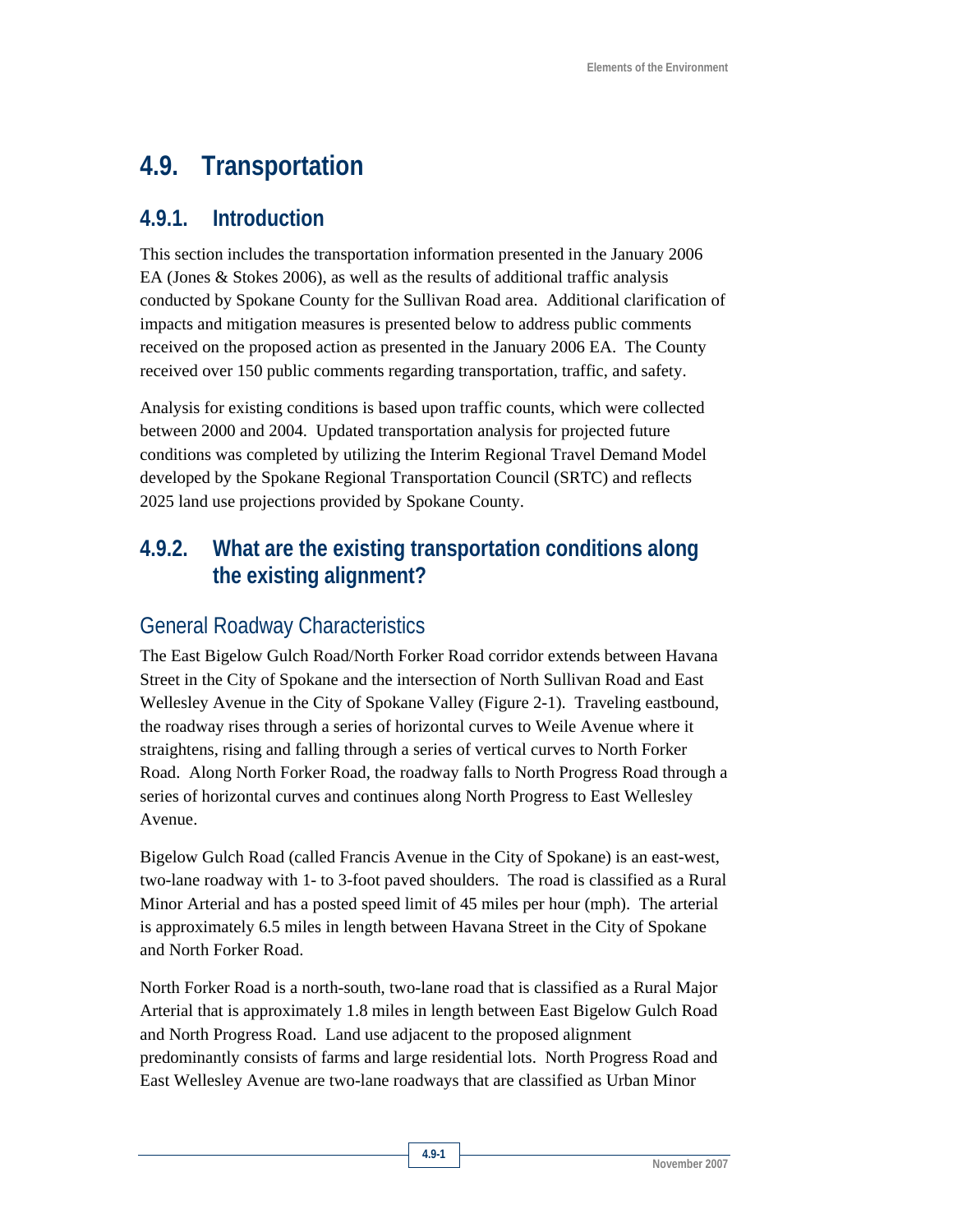Arterials. North Sullivan Road south of East Wellesley Avenue is classified as Urban Principal Arterial (Spokane County 2003).

Vertical grades of up to 10% are present on East Bigelow Gulch Road between Havana Street and North Argonne Road, and on North Forker Road between Progress Road and East Bigelow Gulch Road. Based on weekday traffic counts collected in February 2004, traffic composition includes 9 to 10% trucks on a typical day.

The area is predominantly rural along most of the length of the proposed alignment, so pedestrian trip generation is limited. Pedestrian trips are more likely to regularly occur toward the east end of the project corridor where existing development becomes more urban in nature. In particular, residential development is located along both Progress Road and Sullivan Road as they approach Wellesley Avenue. In addition, East Valley High School is located east of Sullivan Road and northeast of Wellesley Avenue; and East Valley Middle School is located west of Sullivan Road and Wellesley Avenue. Sullivan Road is currently a two-lane gravel paved local roadway between the schools and recreational play fields.

Pedestrian and bicycle travel along Bigelow Gulch Road must occur on the roadway itself, or on the existing shoulder, which varies in width but is generally very narrow, offering minimal separation from vehicular traffic.

### Existing Traffic Volumes

#### **Daily Traffic Volumes**

Historical Average Annual Daily Traffic (AADT) volumes for years 1994 through 2005 were obtained from Spokane County. Table 4.9-1 shows the historical AADT volumes of different segments along the corridor.

|      | ◡                                         |                                    |                                         |  |  |  |  |
|------|-------------------------------------------|------------------------------------|-----------------------------------------|--|--|--|--|
|      |                                           | <b>E Bigelow Gulch Road</b>        |                                         |  |  |  |  |
| Year | <b>Havana Street to</b><br>N Argonne Road | N Argonne Road to<br>N Forker Road | South of<br><b>E Bigelow Gulch Road</b> |  |  |  |  |
| 2005 | 11,906                                    | 6,901                              | 9,667                                   |  |  |  |  |
| 2004 | 12,335                                    | 7,871                              | 10,750                                  |  |  |  |  |
| 2003 | 10,048                                    | 7,563                              | 10,308                                  |  |  |  |  |
| 2002 | 11,255                                    | 6,709                              | 8,848                                   |  |  |  |  |
| 2001 | 10,718                                    | 5,384                              | 7,623                                   |  |  |  |  |
| 2000 | 12,158                                    | 6,124                              | 7,985                                   |  |  |  |  |
| 1999 | 13,598                                    | 6,864                              | 8,347                                   |  |  |  |  |
| 1998 | 12,850                                    | 7,352                              | 7,922                                   |  |  |  |  |
|      |                                           |                                    |                                         |  |  |  |  |

#### **Table 4.9-1. Historical Average Annual Daily Traffic**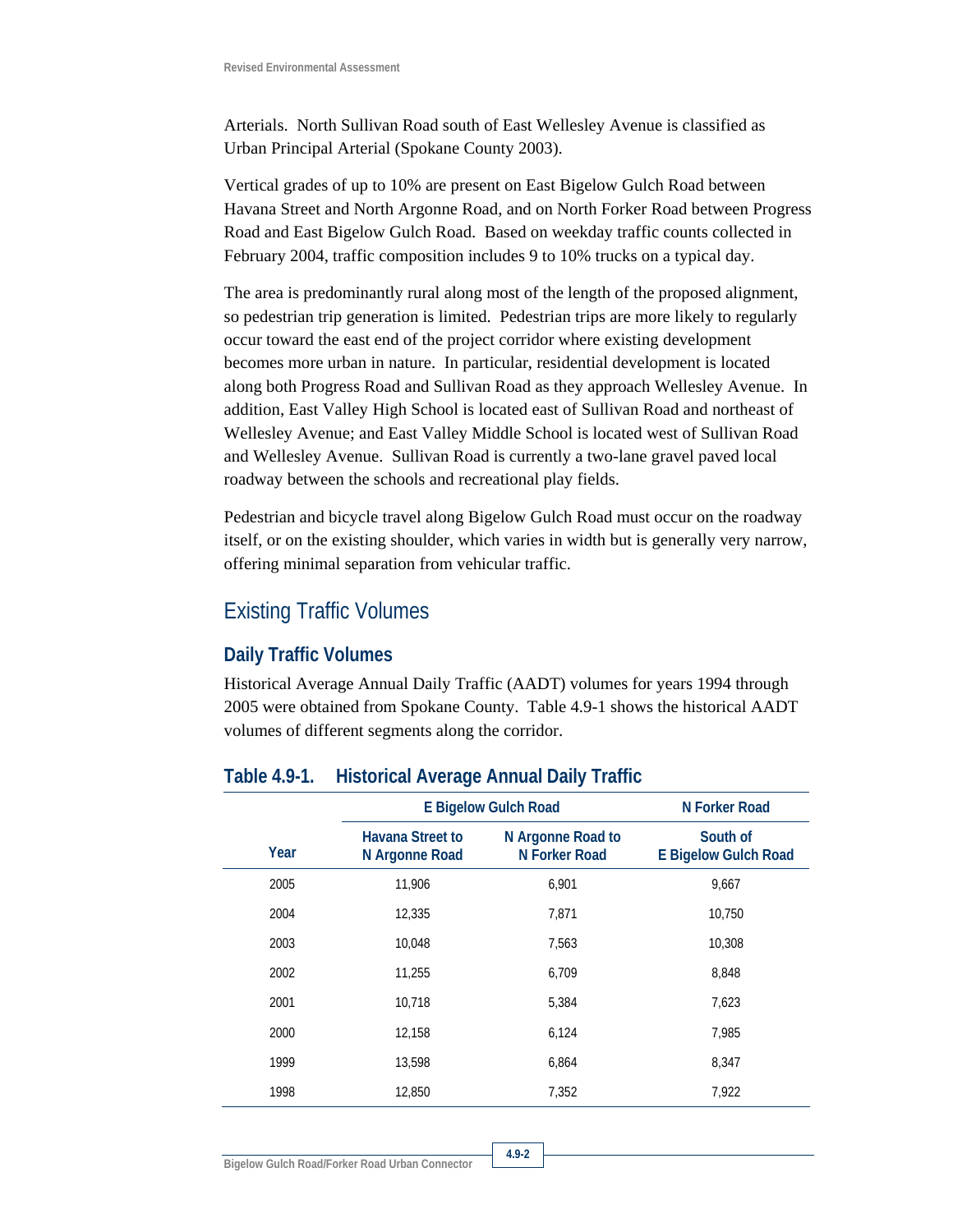|                            | <b>E Bigelow Gulch Road</b>        | N Forker Road                      |                                         |  |
|----------------------------|------------------------------------|------------------------------------|-----------------------------------------|--|
| Year                       | Havana Street to<br>N Argonne Road | N Argonne Road to<br>N Forker Road | South of<br><b>E Bigelow Gulch Road</b> |  |
| 1997                       | 12.102                             | 7.839                              | 7.497                                   |  |
| 1996                       | 11.896                             | 7.283                              | 7.072                                   |  |
| 1995                       | No Record                          | No Record                          | No Record                               |  |
| 1994                       | 12,326                             | 8.499                              | 6.194                                   |  |
| Average per Segment        | 11.927                             | 7.126                              | 8,383                                   |  |
| Average for Corridor 9,145 |                                    |                                    |                                         |  |

Source: Spokane County 2007b

### **Intersection Turning Volumes**

Most of the intersections along the East Bigelow Gulch Road/North Forker Road corridor occur with driveways and minor streets.

The following seven intersections located along the project corridor were selected for operational analysis:

- 1. East Bigelow Gulch Road and North Jensen Road: stop control on northbound and southbound approaches;
- 2. East Bigelow Gulch Road and North Argonne Road: signalized intersection;
- 3. East Bigelow Gulch Road and North Forker Road: stop control on eastbound approach;
- 4. North Forker Road and North Progress Road: stop control on westbound approach;
- 5. East Wellesley Avenue and North Evergreen Road: all-way stop control;
- 6. East Wellesley Avenue and North Progress Road: all-way stop control; and
- 7. East Wellesley Avenue and North Sullivan Road: all-way stop control.

PM peak-hour intersection traffic counts were collected between the years 2000 and 2004. Figure 4.9-1 includes a summary of the turning movements at the seven analysis intersections under existing conditions.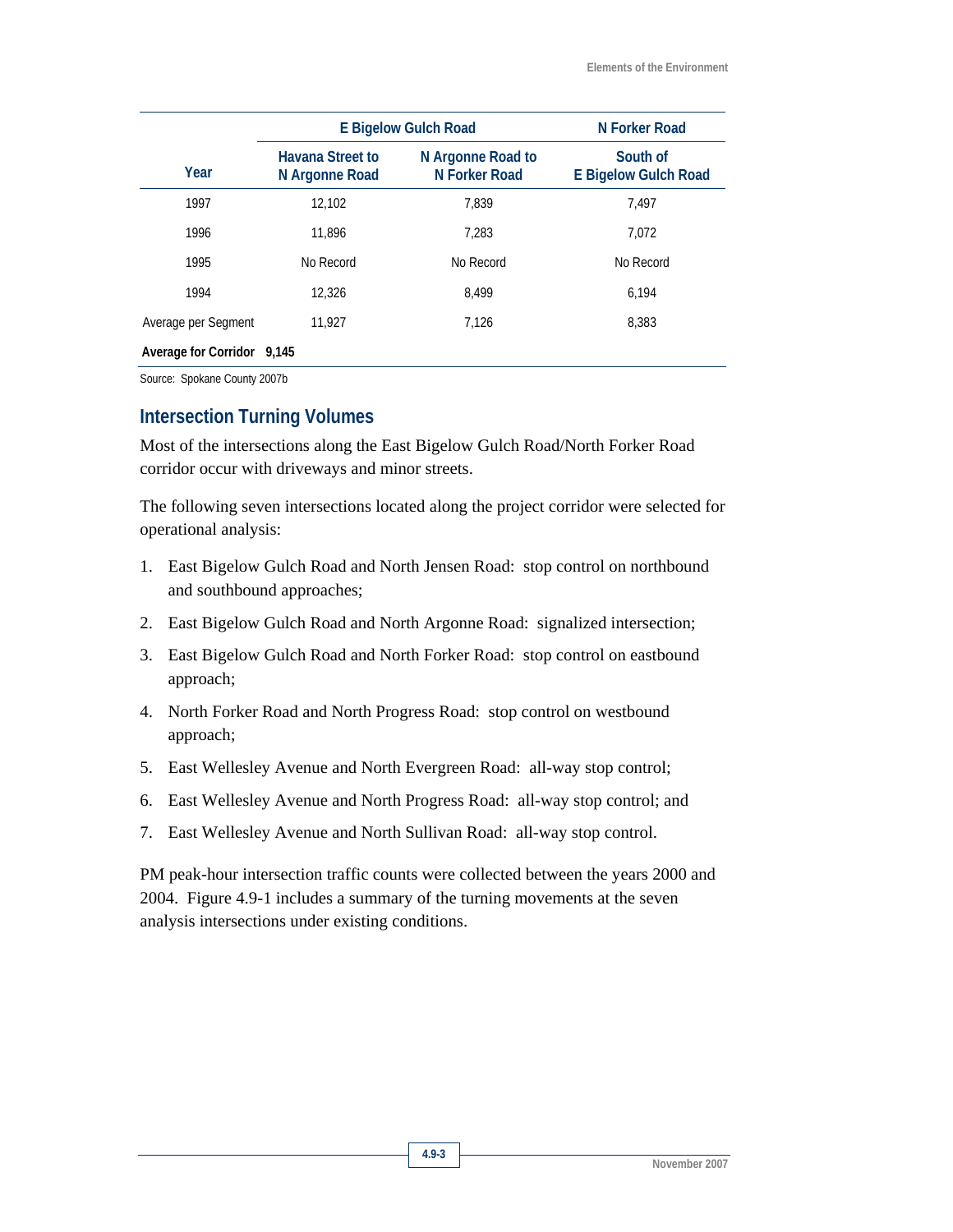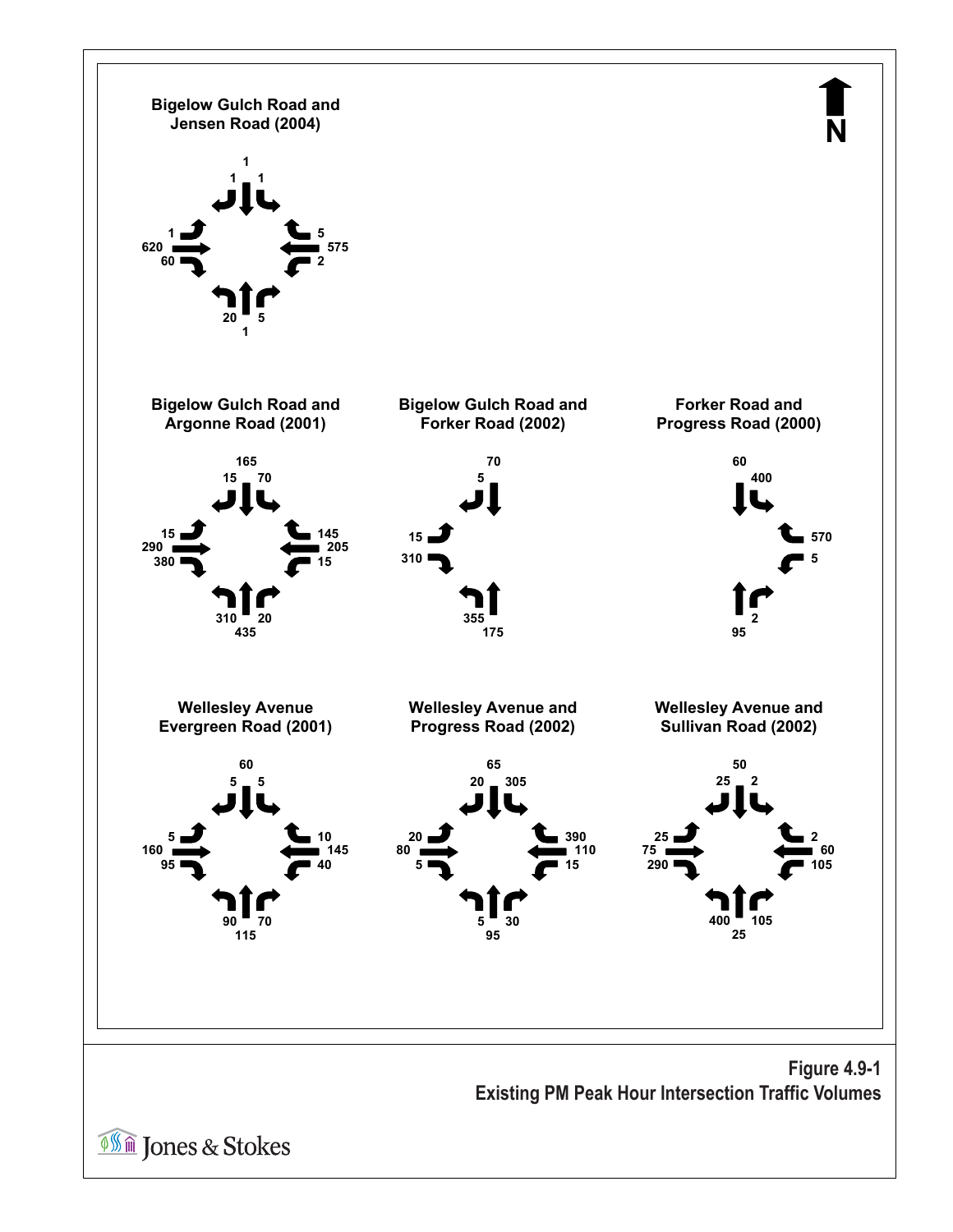# Level of Service Analysis

#### **Approach**

Level of Service (LOS) is a quantitative measure, and is the primary measurement used to determine the operating condition of a roadway segment or intersection. LOS is calculated by comparing the actual number of vehicles using a roadway (volume of traffic) to its carrying capacity. The *Highway Capacity Manual* (Transportation Research Board 2000a) is the recognized source for the LOS techniques used to measure transportation facility performance. Using the Highway Capacity Manual procedures, the quality of traffic operation is graded into one of six LOS designations: A, B, C, D, E, or F. LOS A and B represent the best traffic operation, and LOS C and D represent intermediate operation. LOS E indicates that traffic conditions are at or approaching congested levels, and LOS F represents a high level of congestion and unstable traffic flow. LOS analysis was completed for both intersections and roadway segments along the project corridor. Discussion of LOS analysis methods is included in the Transportation Technical Report, included as Appendix B of the January 2006 EA.

### **LOS Standard**

LOS standards are used to evaluate the transportation impacts of long-term growth. The Washington State Growth Management Act (RCW 36.70A, 1990) requires that jurisdictions adopt standards by which the minimum acceptable roadway operating conditions are determined and deficiencies may be identified.

For arterial intersections located within Urban Growth Areas, Spokane County has adopted a standard of LOS D for signalized intersections and LOS E for unsignalized intersections (Spokane County 2001a). The Urban Connector Alignment is located outside the urban growth boundaries for the cities of Spokane and Spokane Valley. However, for the purpose of evaluation presented in this report, the adopted County LOS standards were applied.

The County has not adopted LOS standards for roadway segments. LOS standards are adopted in accordance with the regional minimum LOS standards set by the Growth Management Steering Committee of Elected Officials. The Steering Committee has approved the use of corridor travel time to determine LOS standards. SRTC conducted a travel time study to determine the annual average corridor travel time (Spokane County 2001a). For purposes of this analysis, a standard of LOS C was defined for roadway segments, based upon guidelines set forth by American Association of State Highway Transportation Officials 2001) and WSDOT (2007a).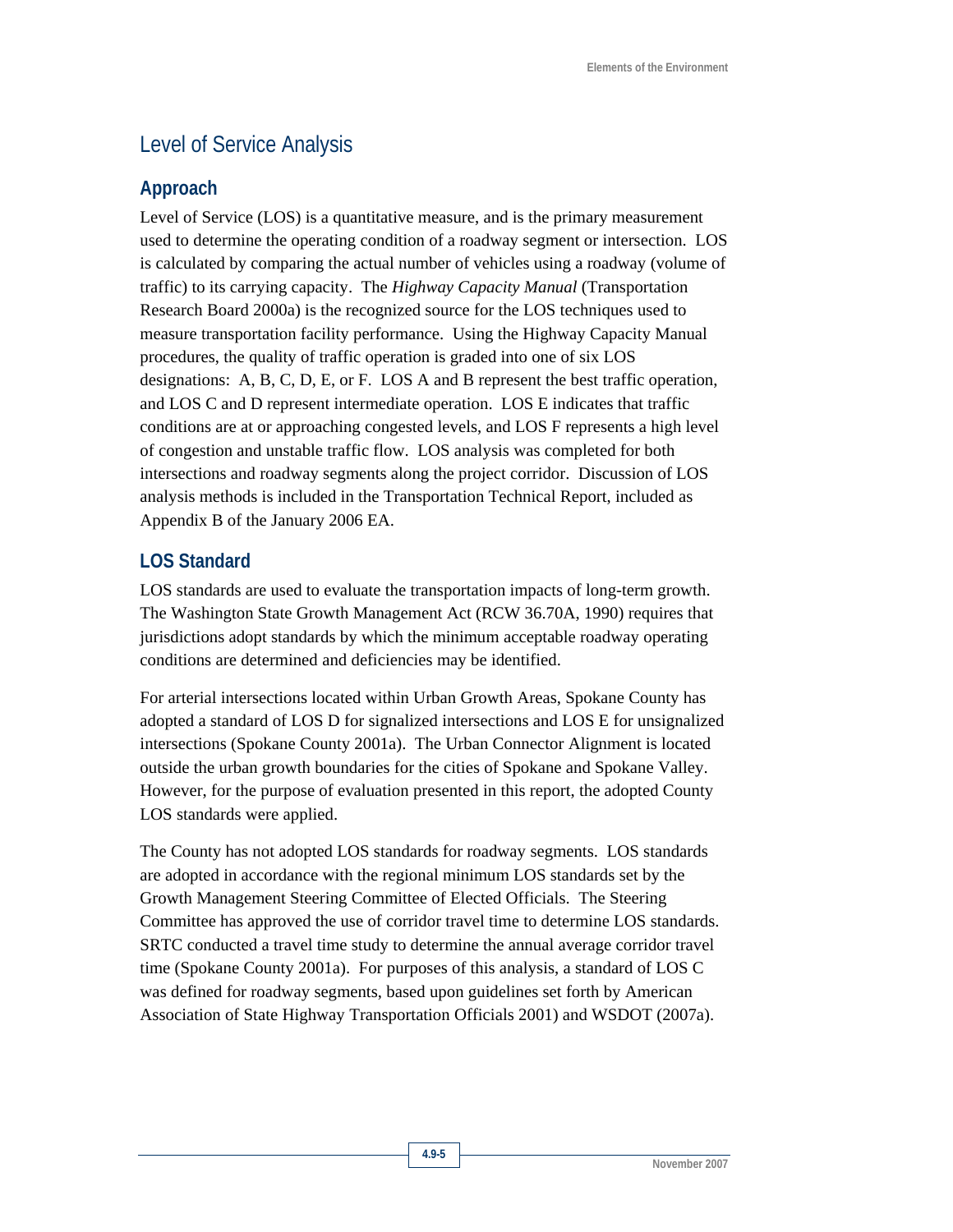### **Intersection LOS**

Table 4.9-2 summarizes the existing PM peak hour LOS calculated for the analysis intersections. The table shows that all analysis intersections meet LOS standards under existing conditions.

### **Table 4.9-2. Intersection PM Peak Hour LOS – Existing Conditions**

|                | <b>Intersection</b>                     | <b>Traffic</b><br>Control <sup>1</sup> | Average<br>Delay <sup>1</sup><br>(sec/veh) | <b>LOS</b> | <b>LOS</b><br><b>Standard</b> |
|----------------|-----------------------------------------|----------------------------------------|--------------------------------------------|------------|-------------------------------|
|                | E Bigelow Gulch Road and N Jensen Road  | NB/SB stop<br>control                  | 37/27                                      | E/D        | E                             |
| $\overline{2}$ | E Bigelow Gulch Road and N Argonne Road | Signal                                 | 27                                         | C          | D                             |
| 3              | E Bigelow Gulch Road and N Forker Road  | EB stop control                        | 13                                         | B          | E                             |
| 4              | N Progress Road and N Forker Road       | NB stop control                        | 17                                         | C          | E                             |
| 5              | E Wellesley Avenue and N Evergreen Road | All-way stop<br>control                | 12                                         | B          | E                             |
| 6              | E Wellesley Avenue and N Progress Road  | All-way stop<br>control                | 23                                         | C          | E                             |
| 7              | E Wellesley Avenue and N Sullivan Road  | All-way stop<br>control                | 26                                         | D          | E                             |

1 For two-way or one-way stop-controlled intersections, LOS and average delay are shown for minor leg (stop-controlled) movements.

### **Roadway Segment LOS**

Roadway segment LOS analysis on East Bigelow Gulch Road was based upon PM peak hour volumes.

- On East Bigelow Gulch Road between Havana Avenue and North Argonne Road, the terrain is rolling with grades ranging from 3% to 10%. Analysis of the existing conditions on this segment of East Bigelow Gulch Road indicates that it operates at LOS E in both directions, which exceeds the standard of LOS C.
- On East Bigelow Gulch Road between North Argonne Road and North Forker Road, the terrain is rolling with grades ranging from 3% to 10%. Analysis of the existing conditions on this segment of East Bigelow Gulch Road indicates that it operates at LOS E in both directions, which exceeds the standard of LOS C.
- On North Forker Road south of East Bigelow Gulch Road, the terrain is also rolling with grades ranging from 3% to 10%. Analysis of the existing conditions on Forker Road indicates that it operates at LOS E in both directions, which exceeds the standard of LOS C.

For a detailed discussion of segment LOS analysis, see the Roadway Geometry and Safety Discipline (Appendix B of the January 2006 EA).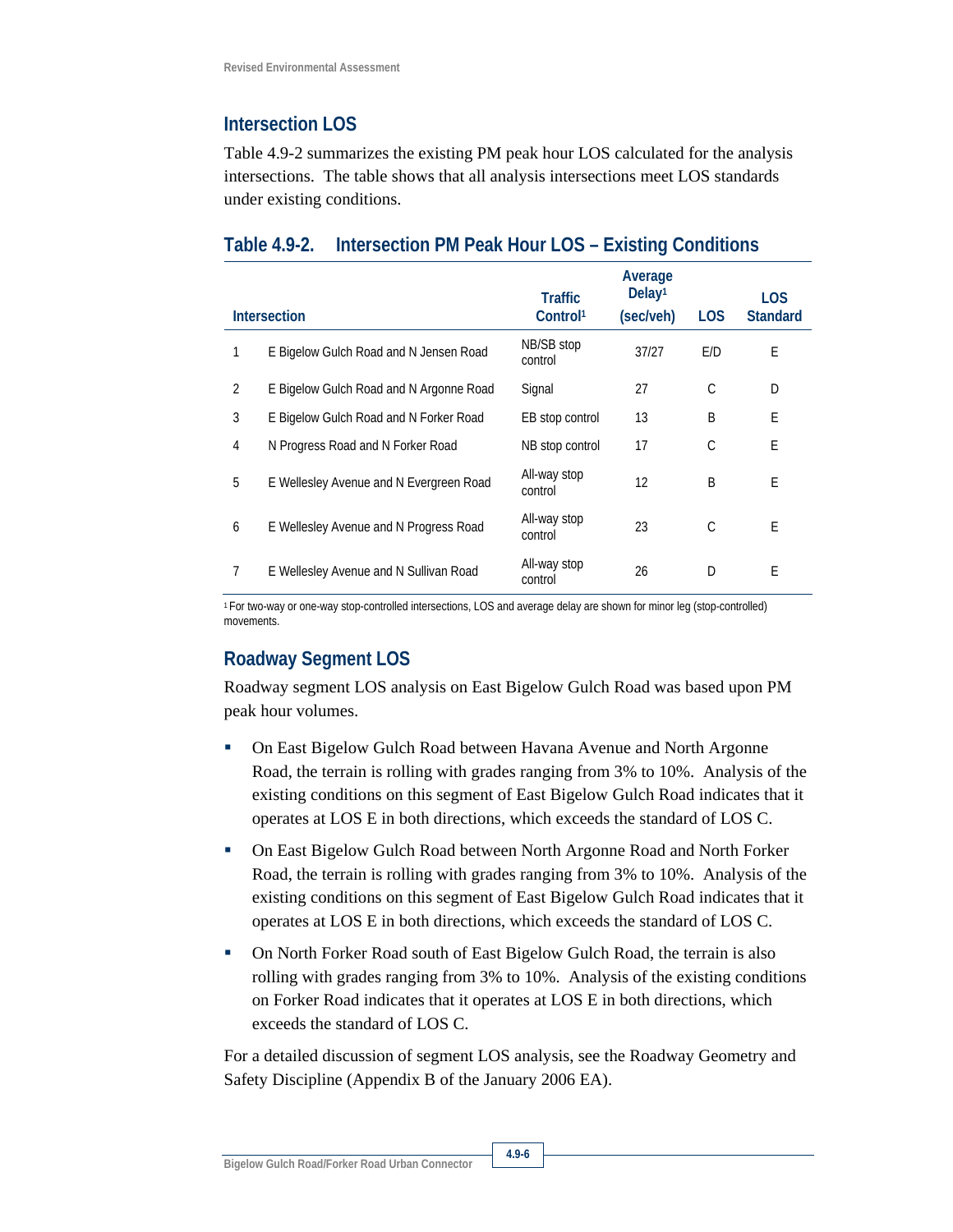# Freight Movement

The East Bigelow Gulch Road /North Forker Road Corridor is a heavily used truck route that carries between 4 and 10 million tons of freight annually (based on the years 2000 and 2004 vehicle counts). It has been identified as a high priority in the Activities and Recommendations Report of the Washington State Freight Mobility Strategic Investment Board (2003). Two food distribution centers, large petroleum distribution centers, numerous industrial and commercial complexes are located at the west end of the corridor. The Spokane Industrial Area and SR 290 (and its extension into North Idaho as Idaho State Route 53) are located at the east end of the East Bigelow Gulch Road/North Forker Road Corridor. The roadway serves as the extension of Sullivan Road, which provides connection between the project corridor and I-90.

The East Bigelow Gulch Road/North Forker Road Corridor is the shortest route and provides the least travel time between the industrial and wholesale distribution facilities at each end of the corridor. Table 4.9-3 summarizes the results of a travel-time and delay study that was completed for different routes between the intersections of Freya Street/Francis Avenue and Sullivan Road/SR 290.

| Route                                       | Distance (miles) | Number of<br><b>Signalized</b><br><b>Intersections</b> | <b>Travel Time</b><br>(minutes) |
|---------------------------------------------|------------------|--------------------------------------------------------|---------------------------------|
| Bigelow Gulch / Forker                      | 9.6              | 3                                                      | 14.5                            |
| SR 290 / Mission / Green / Market           | 11.8             | 15                                                     | 24                              |
| Sullivan / I-90 / Freya / Green /<br>Market | 15.8             | 18                                                     | 29                              |

### **Table 4.9-3. Corridor Travel Time Comparison**

The table shows that the shorter distance and travel time along the East Bigelow Gulch Road/North Forker Road route results in substantial savings in transporting the goods and commodities of the businesses within close proximity to this corridor.

# Historical Vehicle Collisions

Historical collision data for the project corridor was obtained for years 1994 through 2006 on East Bigelow Gulch Road (between Havana Street and North Forker Road) and North Forker Road (between North Progress Road and East Bigelow Gulch Road). Data is summarized by for a 13-year period from January 1, 1994 through October 31, 2006.

For the purpose of the accident analysis, the project corridor was divided into the following three segments, based upon the typical traffic volumes they carry: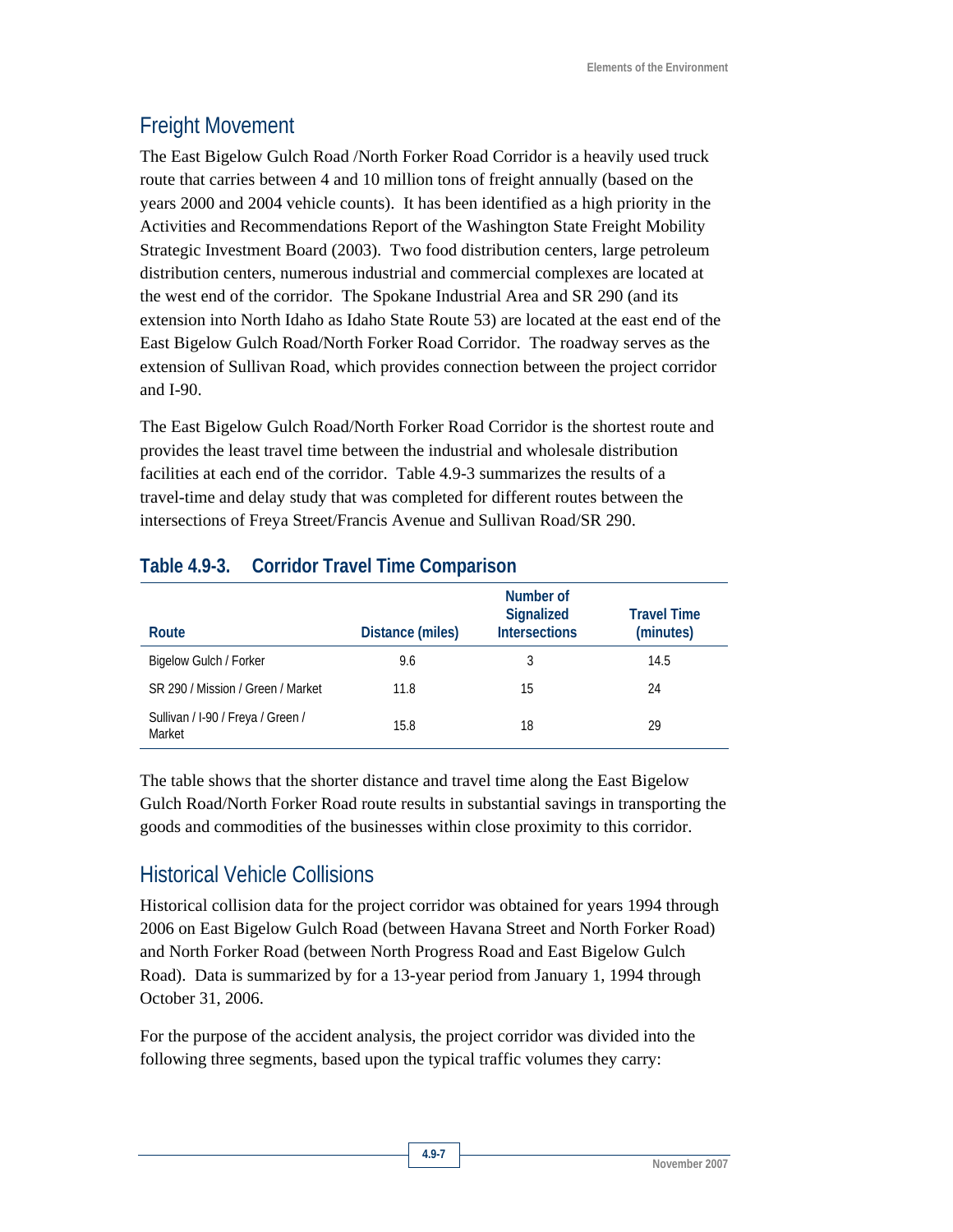- East Bigelow Gulch Road: Havana Street to North Argonne Road (milepost [MP] 0.00–MP 3.37);
- East Bigelow Gulch Road: North Argonne Road to North Forker Road (MP 3.37–MP 6.63); and
- North Forker Road: North Progress Road to East Bigelow Gulch Road (MP 0.58–MP 1.53).

The collision rates per million vehicle miles and fatal collision rates per hundred million vehicle miles were calculated based on the historical AADT on these segments, summarized in Table 4.9-1.

Table 4.9-4 summarizes the collision analysis in terms of annual average occurrence and collision rates. The table shows that 546 collisions were reported on East Bigelow Gulch Road and North Forker Road from 1994 through October 2006, averaging 43 collisions per year. This translates to a rate of 1.68 collisions per million vehicle miles traveled This exceeds the average collision rate of 1.34 per million vehicle miles for state highways, calculated by WSDOT for state highways in its Eastern Region (WSDOT 2005).

Table 4.9-5 summarizes traffic accident data by the severity of accident. The table shows an average rate of 2.16 fatal collisions per hundred million vehicle miles. This exceeds the average rate of 0.59 fatal collision per hundred million vehicle miles on state highways, calculated by WSDOT for highways in its Eastern Region (WSDOT 2005). The table also shows that approximately 39% of the reported collisions involved injuries and 1.3% involved fatalities. The percentage of total accidents that have resulted in fatalities exceeds the rate of 1%, calculated by WSDOT for state highways in its Eastern Region (WSDOT 2005).

Within the project area, the highest number of collisions occurred on East Bigelow Gulch Road between Havana Street and North Argonne Road. Four fatality collisions also occurred on the segment with the fatal accident rate of 2.13 per hundred million vehicle miles.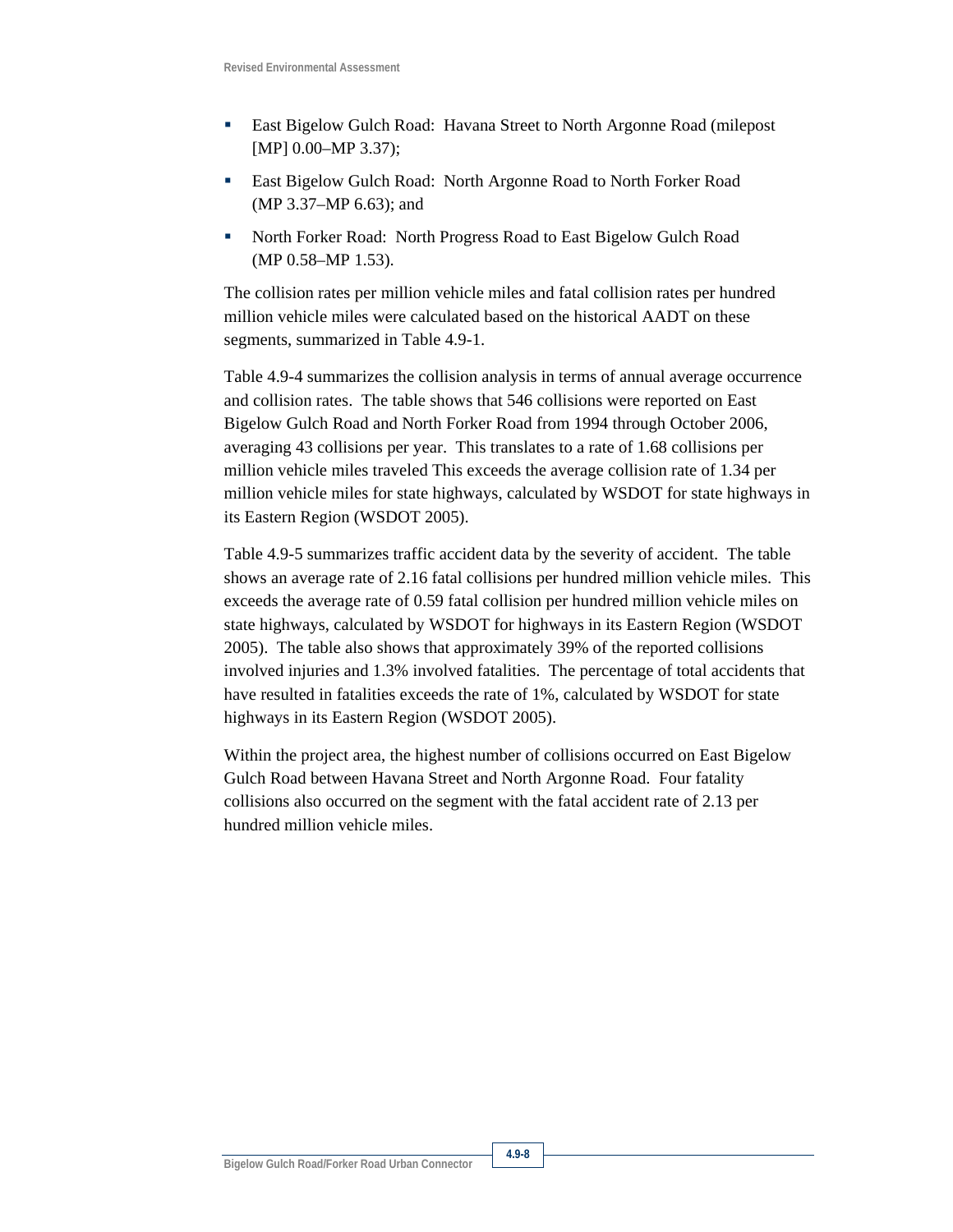| Segment                   | <b>Distance</b><br>(Miles) | AADT <sup>1</sup> | 1994 | 1995 | 1996 | 1997        | 1998 | 1999           | 2000 | 2001 | 2002           | 2003 | 2004           | 2005 | 2006 <sup>2</sup> | <b>Total</b> | Avg<br>per<br>Year | <b>Collisions</b><br>per million<br>vehicle<br>miles |
|---------------------------|----------------------------|-------------------|------|------|------|-------------|------|----------------|------|------|----------------|------|----------------|------|-------------------|--------------|--------------------|------------------------------------------------------|
| <b>Bigelow Gulch Road</b> |                            |                   |      |      |      |             |      |                |      |      |                |      |                |      |                   |              |                    |                                                      |
| Havana to<br>Argonne      | 3.37                       | 11,927            | 28   | 30   | 21   | 21          | 14   | 17             | 15   | 22   | 38             | 23   | 27             | 21   | 19                | 296          | 23.07              | 1.57                                                 |
| Argonne to<br>Forker      | 3.26                       | 7,126             | 24   | 28   | 14   | 11          | 15   | 16             | 9    | 17   | 4              | 13   | 11             | 8    | 6                 | 176          | 13.72              | 1.62                                                 |
| <b>Forker Road</b>        |                            |                   |      |      |      |             |      |                |      |      |                |      |                |      |                   |              |                    |                                                      |
| Progress to<br>Bigelow    | 0.95                       | 8,383             |      | 6    | 6    | $\mathbf 0$ | 3    | $\overline{4}$ |      |      | $\overline{2}$ | 11   | $\overline{4}$ | 4    | 11                | 74           | 5.77               | 1.98                                                 |
| Total                     | 7.58                       | 9,145             | 59   | 64   | 41   | 32          | 32   | 37             | 31   | 46   | 46             | 47   | 42             | 33   | 36                | 546          | 42.56              | 1.68                                                 |

# **Table 4.9-4. Historical Vehicle Collisions in Project Corridor (1994-2006)**

1 AADT is the average of AADT from 1994 to 2005.

2 Accident data collected through October 2006.

Source: Spokane County 2007c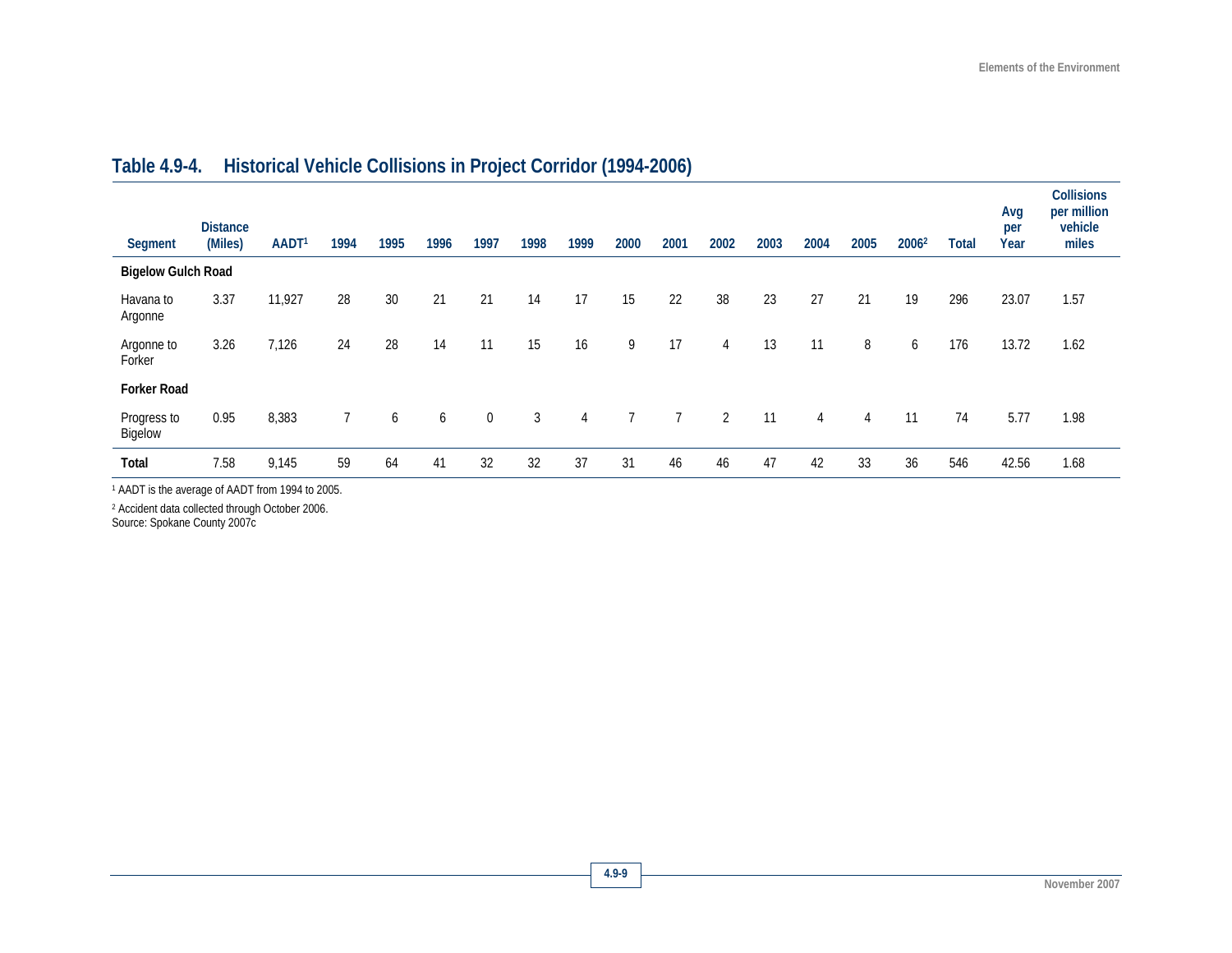| Segment               | <b>Property Damage</b><br>Only | <b>Injury</b> | <b>Fatality</b> | <b>Fatal Collisions per</b><br>hundred million<br>vehicle miles |
|-----------------------|--------------------------------|---------------|-----------------|-----------------------------------------------------------------|
| E Bigelow Gulch Road  |                                |               |                 |                                                                 |
| Havana to Argonne     | 169                            | 123           | 4               | 2.13                                                            |
| Argonne to Forker     | 108                            | 66            | $\overline{2}$  | 1.84                                                            |
| N Forker Road         |                                |               |                 |                                                                 |
| Progress to Bigelow   | 49                             | 24            | 1               | 2.68                                                            |
| Total                 | 326                            | 213           | 7               | 2.16                                                            |
| Percentage of Total   | 59.7%                          | 39.0%         | 1.3%            |                                                                 |
| Eastern Region (2005) | 59.0%                          | 40.0%         | 1.0%            | 0.59                                                            |

### **Table 4.9-5. Historical Traffic Collisions by Severity (1994–2006)**

Source of Eastern Region average data: WSDOT 2005.

Source for corridor collision data: Spokane County 2007c

Table 4.9-6 summarizes the accident analysis by type of accident. The table shows that 43.6% of the collisions on the East Bigelow Gulch Road and North Forker Road involve vehicles leaving the road, which is higher than the rate of 31% in the eastern Washington (WSDOT 2005).

### **Table 4.9-6. Historical Traffic Collisions by Type**

| <b>Segment</b>       | <b>Entering at</b><br>Angle | Sideswipe/<br><b>Same</b><br><b>Direction</b> | Rear End/<br>Same<br><b>Direction</b> | Head on/<br>Opposite<br><b>Direction</b> | <b>Vehicle Left</b><br>Rear End/<br><b>Roll Over</b> | Other/<br>Deer |
|----------------------|-----------------------------|-----------------------------------------------|---------------------------------------|------------------------------------------|------------------------------------------------------|----------------|
| E Bigelow Gulch Road |                             |                                               |                                       |                                          |                                                      |                |
| Havana to Argonne    | 9                           | 8                                             | 75                                    | 41                                       | 148                                                  | 15             |
| Argonne to Forker    | 43                          | 7                                             | 42                                    | 15                                       | 64                                                   | 5              |
| N Forker Road        |                             |                                               |                                       |                                          |                                                      |                |
| Progress to Bigelow  | 16                          | $\theta$                                      | 18                                    | 11                                       | 26                                                   | 3              |
| Total                | 68                          | 15                                            | 135                                   | 67                                       | 238                                                  | 23             |
| Percentage           | 12.5%                       | 2.7%                                          | 24.7%                                 | 12.3%                                    | 43.6%                                                | 4.2%           |
| Eastern Region       | 11%                         | 7%                                            | 29%                                   | $< 5\%$                                  | 31%                                                  | 2%             |

Source of Eastern Region average data: WSDOT 2005.

Source for corridor collision data: Spokane County 2007c

# **4.9.3. What regulations apply to transportation?**

American Association of State Highway Transportation Officials, Federal Highway Administration (FHWA), WSDOT, and Spokane County set roadway design and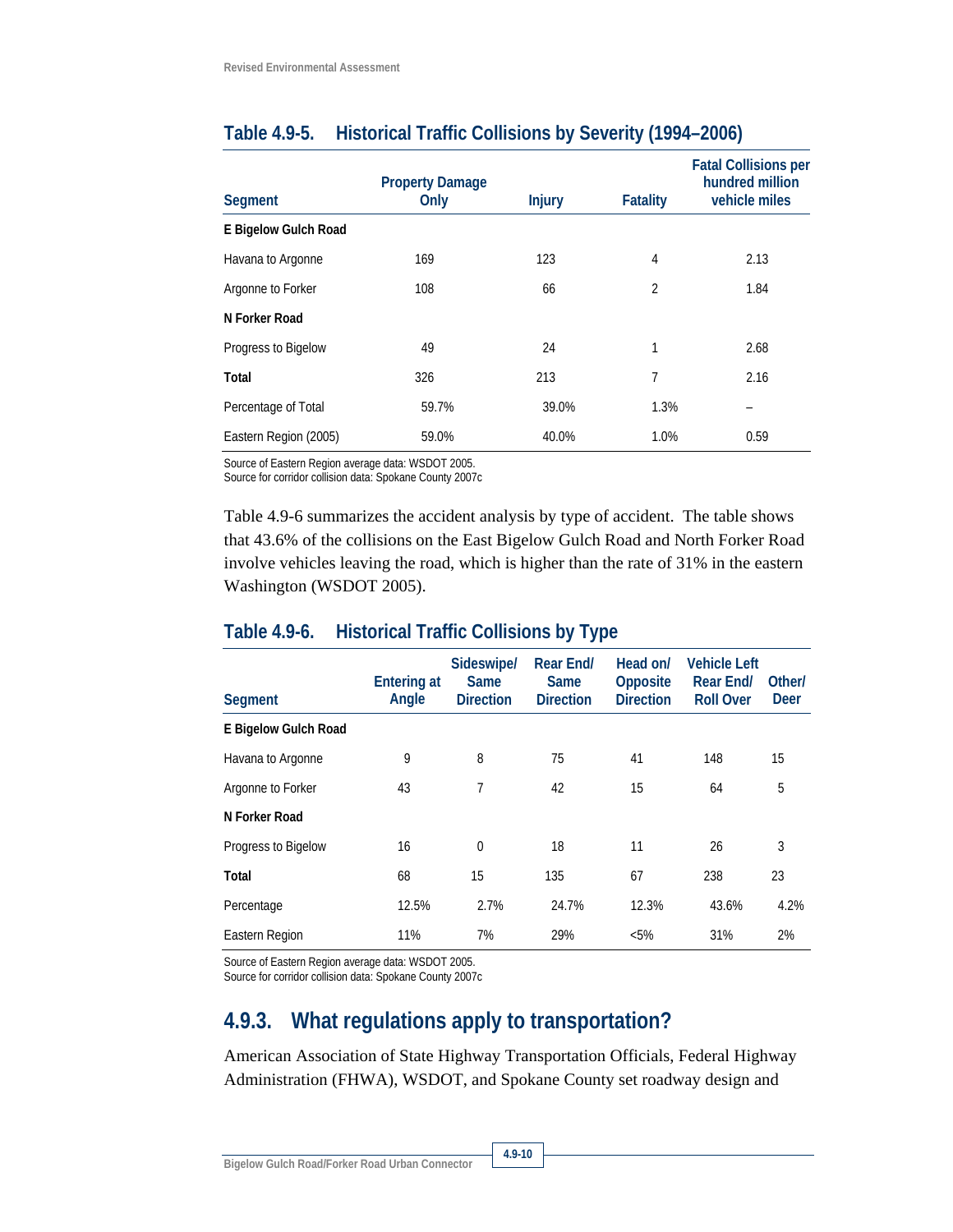analysis standards. The Urban Connector Alignment would meet all applicable standards set forth by these agencies.

The FHWA directs that full consideration should be given to the safe accommodation of pedestrians and bicyclists during the development of federal-aid highway projects (23 CFR 652). It further directs that the special needs of the elderly and the disabled must be considered in all federal-aid projects that include pedestrian facilities. When current or anticipated pedestrian and/or bicycle traffic presents a potential conflict with motor vehicle traffic, every effort must be made to minimize the detrimental effects on all highway users who share the facility.

# **4.9.4. How were potential effects evaluated?**

The following traffic characteristics were examined to determine the effects that could be generated by the proposed action.

# Forecast of Future Traffic Volumes

Future traffic volumes were developed based upon the SRTC Interim Regional Travel Demand Model (VISSUM Model). Traffic volumes were developed for 2025 with and without the proposed improvements to the Urban Connector.

The SRTC model assumes completion of the following two planned regional transportation improvements by 2025:

- North Spokane Corridor lane configuration would vary by segment. The assumption is for four-lanes each direction from I-90 to the Freya Interchange, three-lanes each direction from the Freya Interchange to U.S. 2 Interchange, and two-lanes each direction from U.S. 2 Interchange to U.S. 395.
- Widening of I-90 to the Idaho State Line to six lanes for that increment between North Sullivan Road and East Sprague Avenue.

If either of these projects is not completed by 2025, it is expected that the traffic volumes on the East Bigelow Gulch Road/North Forker Road Corridor would be higher than the projected volumes presented in this report.

# Roadway Traffic Volumes and LOS

Traffic increases that result from the project are considered significant if they result in violation of adopted LOS standards, as described earlier in this chapter.

# Safety

Safety impacts are considered significant if design elements of the project, or project construction, would result in conditions that would increase the risk of accidents, either for vehicular or non-motorized traffic. Elements that could result in safety impacts include poor sight distance, sharp curves, substantial differences in speed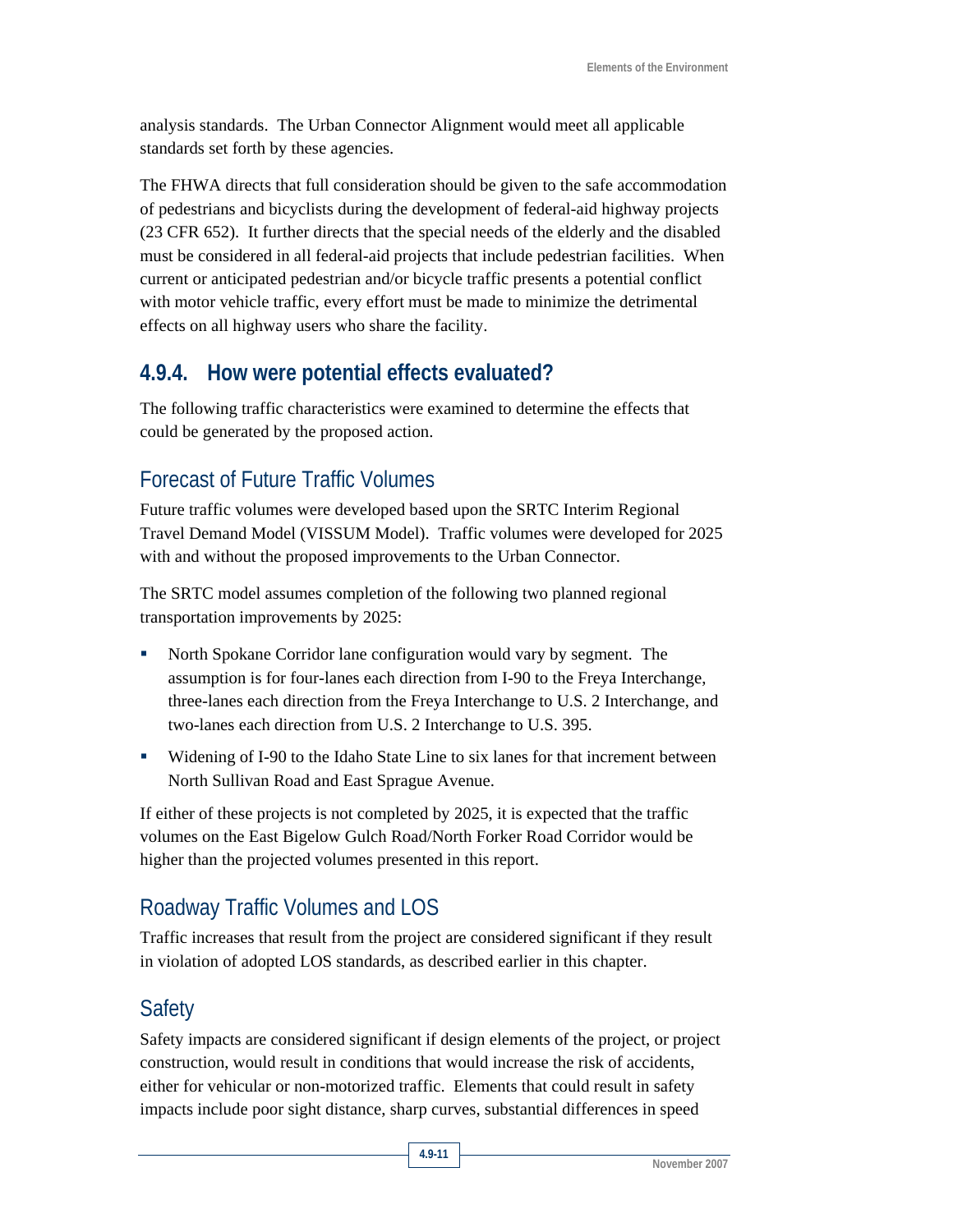between construction-related and general-purpose traffic, or increases in vehicular or train traffic at railroad crossings that would require an upgrade to the crossing in order to meet operational and safety standards.

Safety improvements were identified based on research provided by the Transportation Research Board (2000b).

## **4.9.5. What are the potential transportation effects of the Urban Connector Alignment?**

### Future Roadway Characteristics

#### **Proposed Action**

The Urban Connector Alignment would straighten and expand East Bigelow Gulch Road and North Forker Road to a four-lane rural arterial with a gravel median and left-turn pockets at selected locations. The posted speed limit would remain at 45 mph, except where the speed limit would be lowered to 35 mph for a 0.75-mile segment from west of Jensen Road to east of Argonne Road. Additionally, access points to the facility would be consolidated where possible and existing vertical and horizontal curves would be minimized. The arterial would be improved and realigned at the North Forker Road intersection and improved at the North Argonne Road intersection.

The project also includes the widening and extension of North Sullivan Road from East Wellesley Avenue to North Forker Road. The proposed East Bigelow Gulch Road/North Forker Road corridors would use North Sullivan Road instead of North Progress Road. North Progress Road would turn into a cul-de-sac with no access to North Forker Road. A traffic signal would be installed at the intersection of Wellesley Avenue and Sullivan Road. The new intersection of Forker Road and Sullivan Road would be a T-intersection with stop-control on eastbound approach.

The proposed maximum design grade would be 6% on Bigelow Gulch Road from Havana Street to Argonne Road; and Forker Road from Progress Road to Bigelow Gulch Road.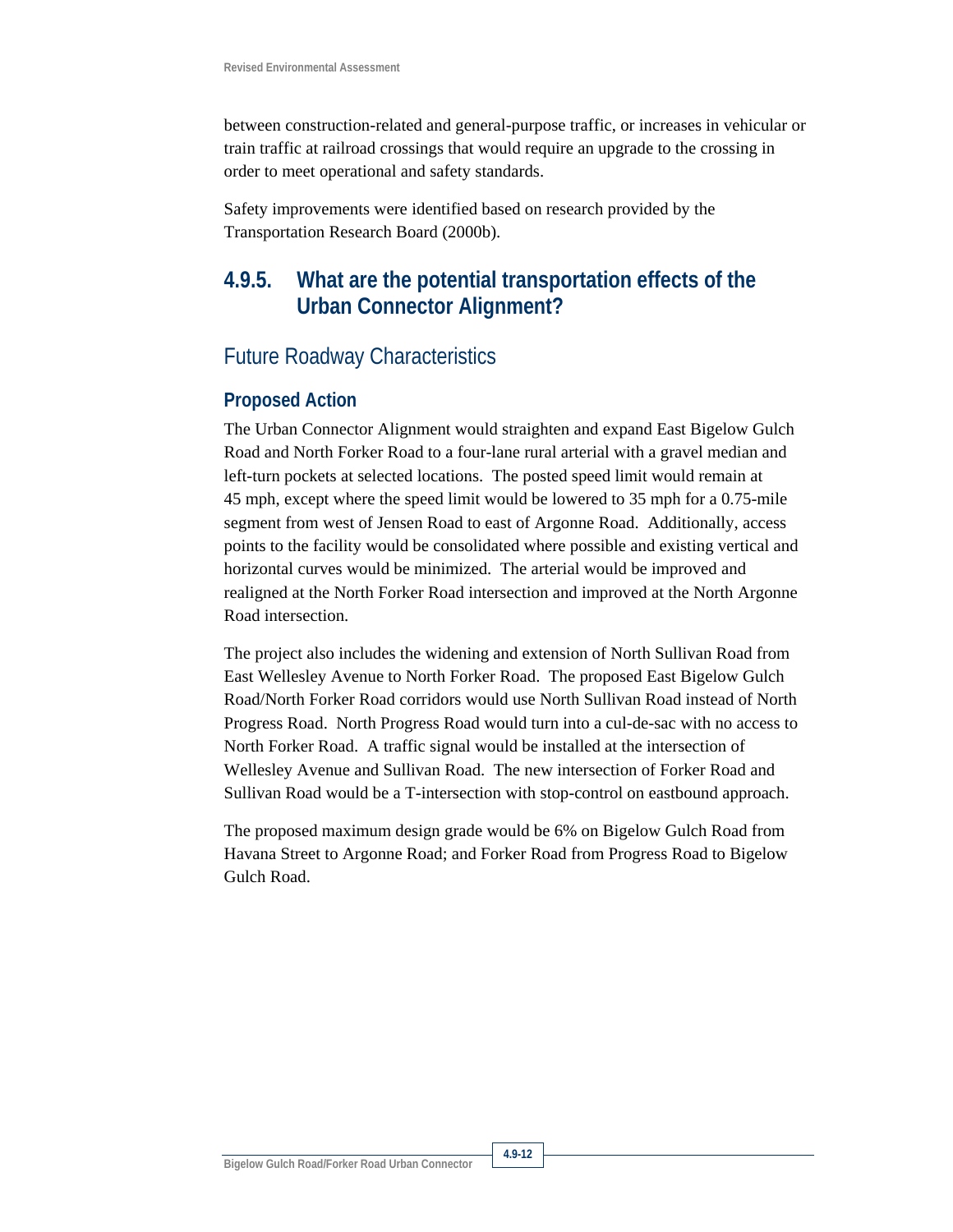The following intersection improvements have been defined as part of the proposed action:

- Bigelow Gulch Road and North Forker Road: add dedicated southbound and westbound right turn lanes;
- North Forker Road and North Sullivan Road: add dedicated eastbound right turn lane; and
- East Wellesley Avenue and North Sullivan Road: would have left turn lane on all approaches.

The proposed Urban Connector Alignment includes construction of an undercrossing from Forker Road, which would merge with the East Bigelow Gulch Road eastbound traffic about 500 feet east of the proposed East Bigelow Gulch Road/North Forker Road intersection. The undercrossing would provide traffic from Forker Road an easier and safer access to East Bigelow Gulch Road. The configuration of East Bigelow Gulch Road/North Forker Road intersection would be two lanes on North Forker Road (one southbound left-right share lane and one northbound lane) and five lanes on East Bigelow Gulch Road (two through lanes each direction and one center two-way left-turn lane). The Forker Road undercrossing would be one lane with yield control while merging with East Bigelow Gulch Road eastbound traffic. Figure 2-4 presents a conceptual drawing of the interchange.

#### **No Action**

The roadway geometry under 2025 No Action conditions is expected to be the same as it is under existing conditions.

### Traffic Volumes

Table 4.9-7 summarizes projected 2025 PM peak hour volumes under the No Action and proposed action scenarios. K-factors presented in the table were calculated by dividing the existing PM peak hour volumes by the existing AADT. The K-factors were then applied to the projected 2025 PM peak hour volumes to convert them to AADT. The table shows that AADT on Bigelow Gulch Road is projected to reach 14,000 vehicles per day west of Argonne Road and 12,500 vehicles per day east of Argonne Road with the Urban Connector project in place.

The 2025 intersection traffic volumes that were projected by the SRTC model under the proposed action and No Action alternatives are shown in Figures 4.9-2 and 4.9-3, respectively.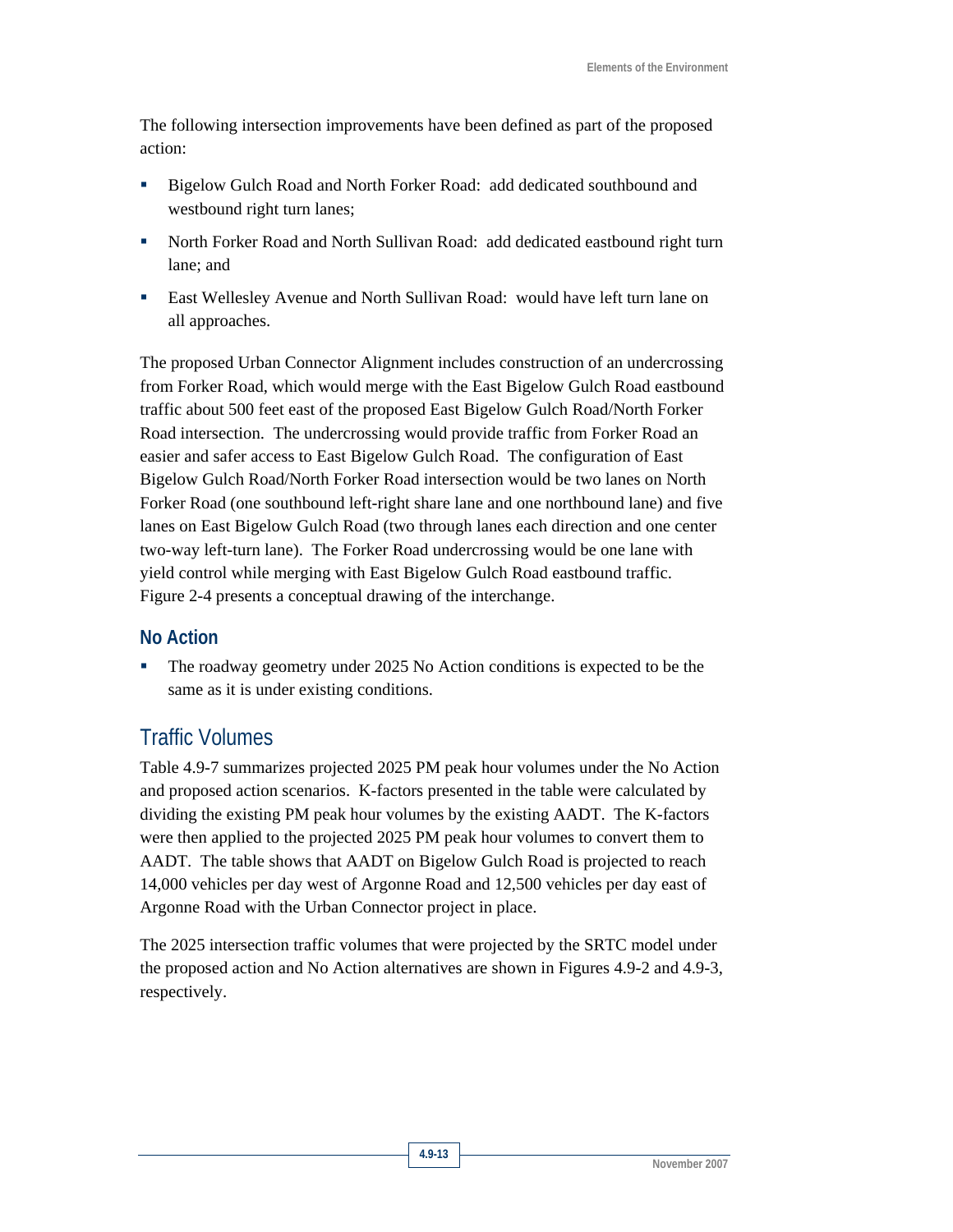|                                   |                  | <b>Existing</b>                       |             | 2025<br><b>No Action</b> |                                       | 2025<br><b>Proposed Action</b> |                                       |             |  |
|-----------------------------------|------------------|---------------------------------------|-------------|--------------------------|---------------------------------------|--------------------------------|---------------------------------------|-------------|--|
| Segment                           | <b>Direction</b> | <b>PM Peak Hour</b><br><b>Volumes</b> | <b>AADT</b> | K-factor <sup>1</sup>    | <b>PM Peak Hour</b><br><b>Volumes</b> | <b>AADT</b>                    | <b>PM Peak Hour</b><br><b>Volumes</b> | <b>AADT</b> |  |
| E Bigelow Gulch Road              |                  |                                       |             |                          |                                       |                                |                                       |             |  |
| West of<br>N Argonne Road         | Westbound        | 527                                   |             | 0.11                     | 640                                   | 12,000                         | 720                                   | 14,000      |  |
|                                   | Eastbound        | 684                                   | 10,718      |                          | 600                                   |                                | 660                                   |             |  |
| East of                           | Westbound        | 365                                   | 5,384       |                          | 240                                   | 7,500                          | 640                                   |             |  |
| N Argonne Road                    | Eastbound        | 381                                   |             | 0.14                     | 300                                   |                                | 610                                   | 12,500      |  |
| N Forker Road/N Sullivan Road     |                  |                                       |             |                          |                                       |                                |                                       |             |  |
| <b>Bigelow Gulch to Wellesley</b> | Northbound       | 670                                   | 11,000      | 0.10                     | 600                                   | 10,600                         | 1,100                                 | 19,000      |  |
|                                   | Southbound       | 410                                   |             |                          | 460                                   |                                | 800                                   |             |  |

## **Table 4.9-7. 2025 PM Peak Hour Model Volume and AADT Comparison**

1 K-factors are calculated by dividing the existing PM peak hour volumes by the existing AADT.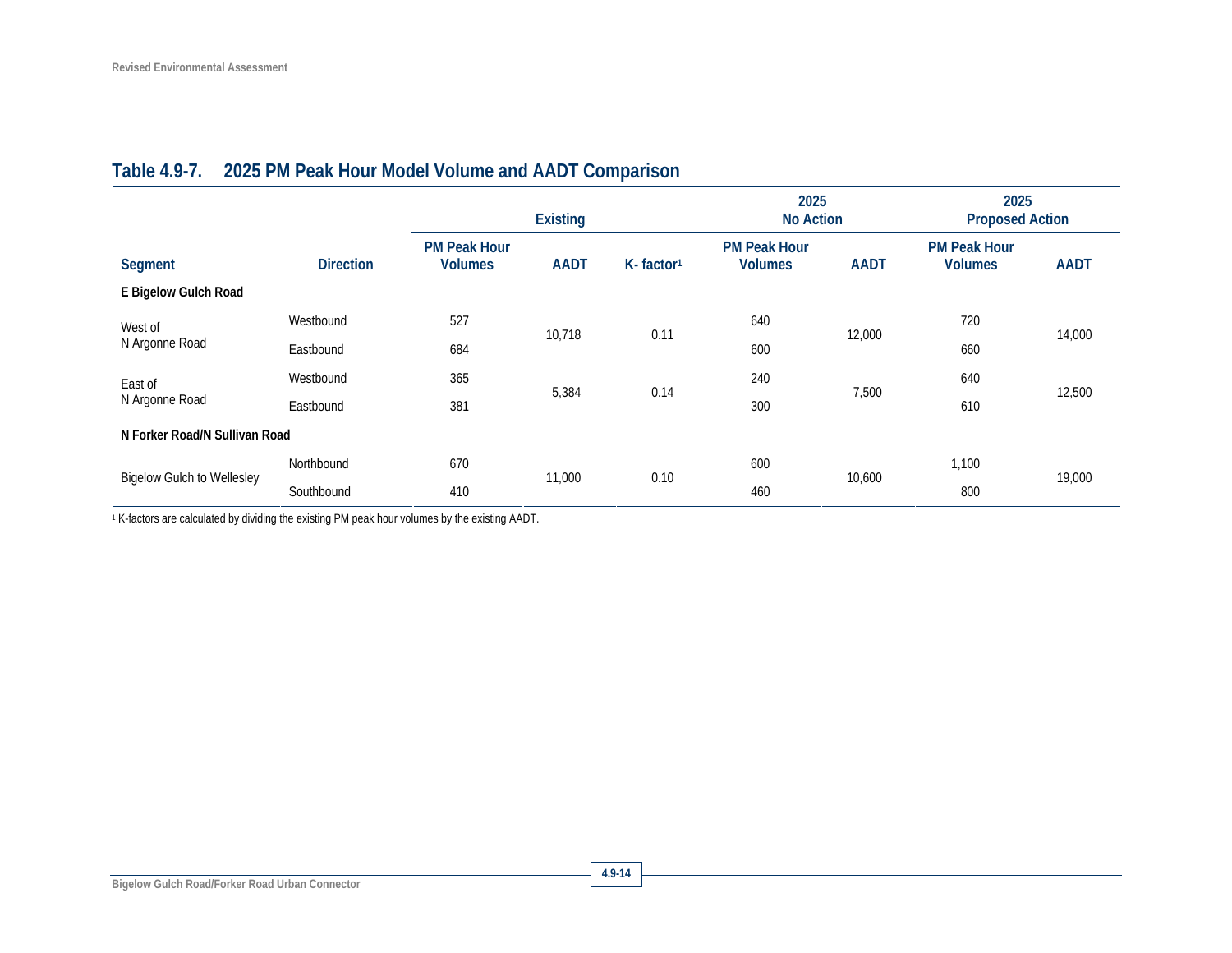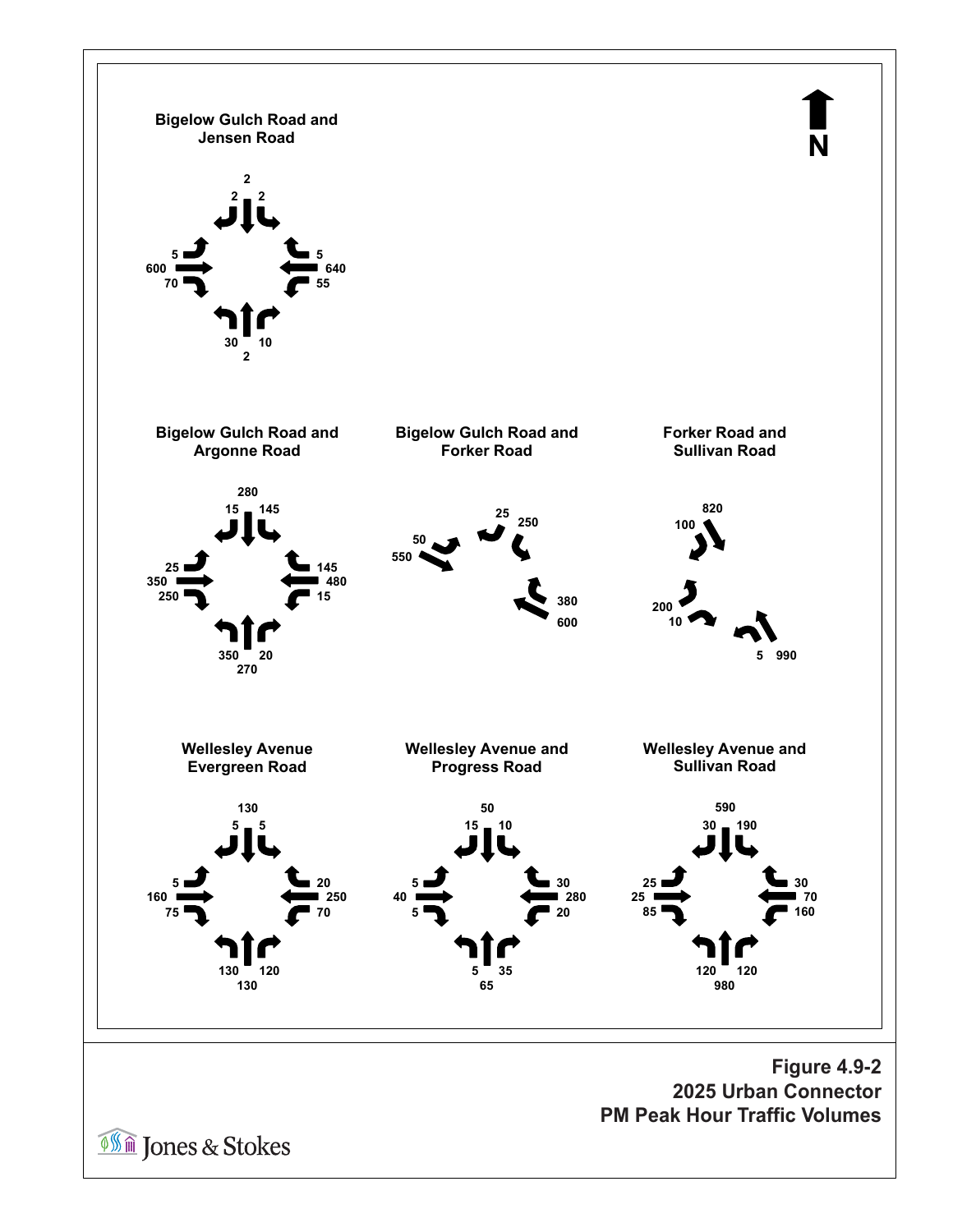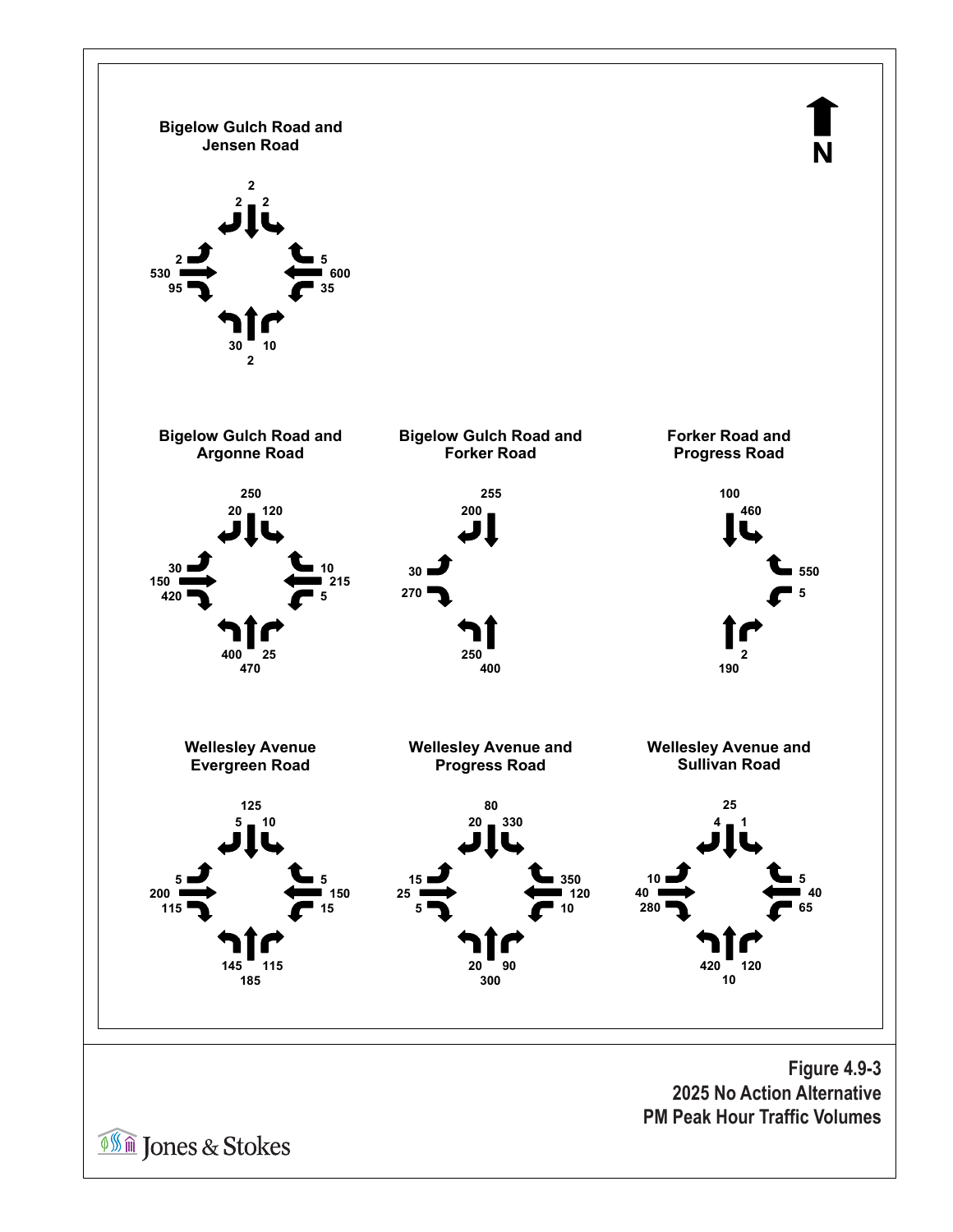### Intersection LOS

#### **Proposed Action**

Widening and straightening the Bigelow Gulch/Forker Road Corridor would accommodate a greater volume of traffic and decrease travel time for travelers using the route. This would improve traffic flow, ultimately decreasing traffic congestion and delays a beneficial impact for commuters in the region. The corridor would also accommodate existing and future freight and commuter travel. The proposed action would provide a link between the industrial areas of north Spokane and the Spokane Valley.

The 2025 intersection traffic volumes that were projected by the SRTC model under the proposed action and No Action alternatives are shown in Figures 4.9-2 and 4.9-3, respectively.

### Intersection LOS

#### **Proposed Action**

Widening and straightening the Bigelow Gulch/Forker Road Corridor would accommodate a greater volume of traffic and decrease travel time for travelers using the route. This would improve traffic flow, ultimately decreasing traffic congestion and delays a beneficial impact for commuters in the region. The corridor would also accommodate existing and future freight and commuter travel. The proposed action would provide a link between the industrial areas of the north Spokane and the Spokane Valley.

2025 LOS under the proposed action was calculated based on the projected PM peak hour traffic volumes shown in Figure 4.9-2.

Table 4.9-8 summarizes the 2025 PM peak hour LOS calculated for the analysis intersections under the proposed action. The table shows that all analysis intersections are expected to meet LOS standards under these conditions.

#### **Table 4.9-8. 2025 Intersection PM Peak Hour LOS – Proposed Action**

| <b>Intersection</b>                     | <b>Traffic Control</b> | Average<br>Deltav <sup>1</sup><br>(sec/veh) | LOG <sup>1</sup> | <b>LOS</b><br><b>Standard</b> |
|-----------------------------------------|------------------------|---------------------------------------------|------------------|-------------------------------|
|                                         |                        |                                             |                  |                               |
| E Bigelow Gulch Road and N Jensen Road  | NB/SB stop control     | 16/16                                       | C/C              | Е                             |
| E Bigelow Gulch Road and N Argonne Road | Signal                 | 17                                          | B                | D                             |
| N Forker Road and N Sullivan Road       | EB stop control        | 35                                          | D                | E                             |
| E Wellesley Avenue and N Evergreen Road | All-way stop control   | 20                                          | С                | E                             |
| E Wellesley Avenue and N Progress Road  | All-way stop control   | 10                                          | B                | F                             |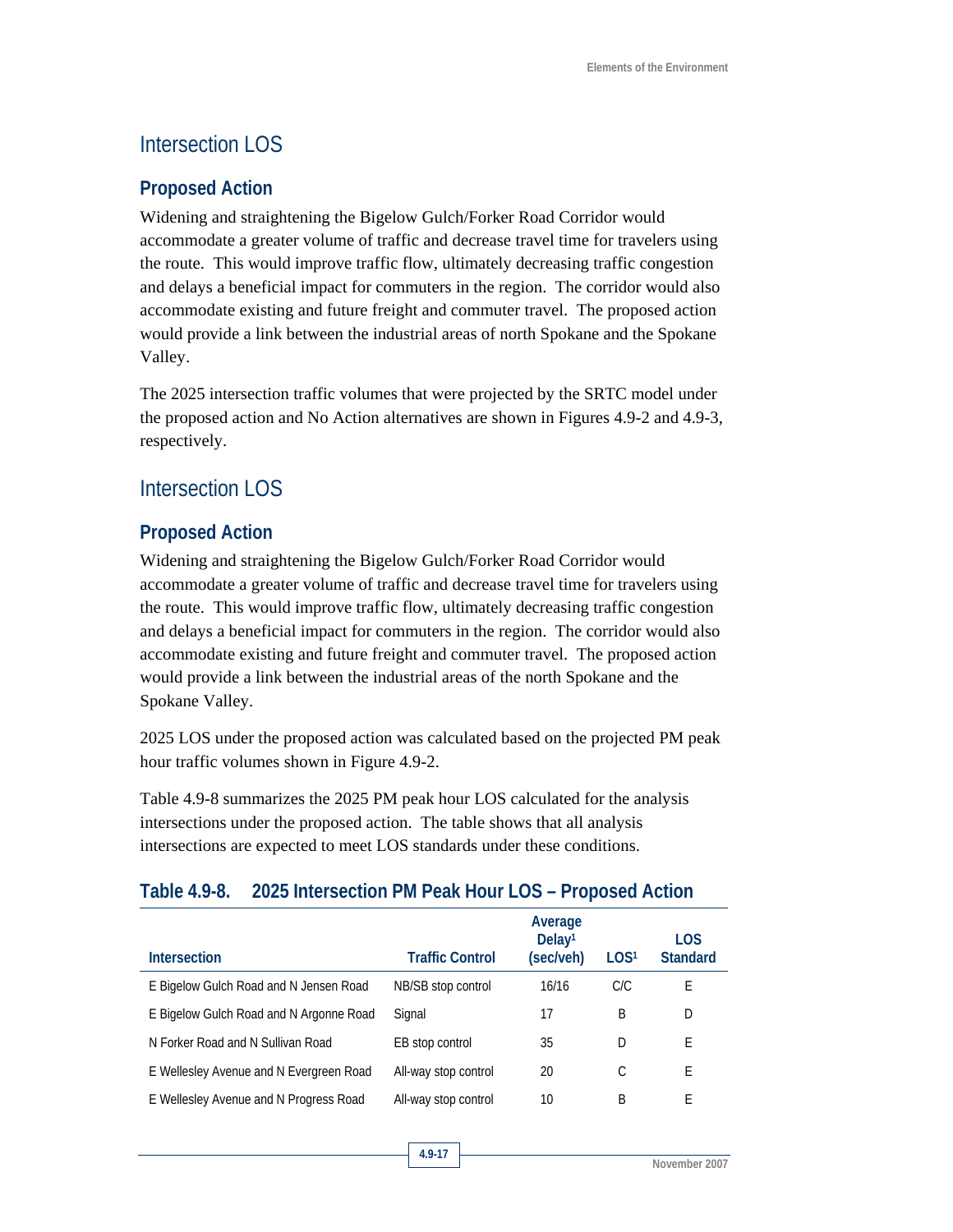| <b>Intersection</b>                                  | <b>Traffic Control</b> | Average<br>Delay <sup>1</sup><br>(sec/veh) | LOG <sup>1</sup> | <b>LOS</b><br><b>Standard</b> |  |  |  |
|------------------------------------------------------|------------------------|--------------------------------------------|------------------|-------------------------------|--|--|--|
| E Wellesley Avenue and N Sullivan Road               | Signal                 | 23                                         |                  | D                             |  |  |  |
| E Bigelow Gulch Road and N Forker Road Undercrossing |                        |                                            |                  |                               |  |  |  |
| Southbound                                           | SB Stop Control        | 16                                         | C                | F                             |  |  |  |
| Northbound                                           | NB Yield Control       | 13                                         | B                | F                             |  |  |  |

1 For two- or one-way stop-controlled intersections, LOS and average delay are shown for minor leg movements.

Analysis indicates that the reduced speed limit for the 0.75-mile portion of roadway from Jensen Road to Argonne Road would not result in a change in LOS at either the Jensen Road or Argonne Road intersections.

#### **No Action**

Based on the traffic volumes shown in Figure 4.9-3, the LOS for the No Action Alternative was calculated for the PM peak hour and summarized in Table 4.9-9. The table shows that one analysis intersection, East Wellesley Avenue and North Sullivan Road, is projected to operate at LOS F, which exceeds the standard of LOS E. The other six intersections are expected to meet LOS standards under these conditions.

#### **Table 4.9-9. 2025 Intersection PM Peak Hour LOS – No Action**

| <b>Intersection</b>                     | <b>Traffic Control</b> | Average<br>Delay <sup>1</sup><br>(sec/veh) | LOG <sup>1</sup> | <b>LOS</b><br><b>Standard</b> |
|-----------------------------------------|------------------------|--------------------------------------------|------------------|-------------------------------|
|                                         |                        | 44/29                                      | E/D              | E                             |
| E Bigelow Gulch Road and N Jensen Road  | NB/EB stop control     |                                            |                  |                               |
| E Bigelow Gulch Road and N Argonne Road | Signal                 | 16                                         | B                | D                             |
| E Bigelow Gulch Road and N Forker Road  | EB stop control        | 29                                         | D                | E                             |
| N Progress Road and N Forker Road       | WB stop control        | 23                                         | C                | E                             |
| E Wellesley Avenue and N Evergreen Road | All-way stop control   | 21                                         | C                | E                             |
| E Wellesley Avenue and N Progress Road  | All-way stop control   | 44                                         | E                | E                             |
| E Wellesley Avenue and N Sullivan Road  | All-way stop control   | 241                                        | F                | Е                             |

1 For two- or one-way stop-controlled intersections, LOS and average delay are shown for minor leg (stop controlled) movements.

### Segment LOS

Segment LOS analysis was completed according to procedures provided in the Transportation Background Report, included as Appendix B to the January 2006 EA.

#### **Proposed Action**

Multi-lane highway LOS analysis was conducted for the proposed action using the traffic volumes projected for 2025, assuming that the vehicle percentages and other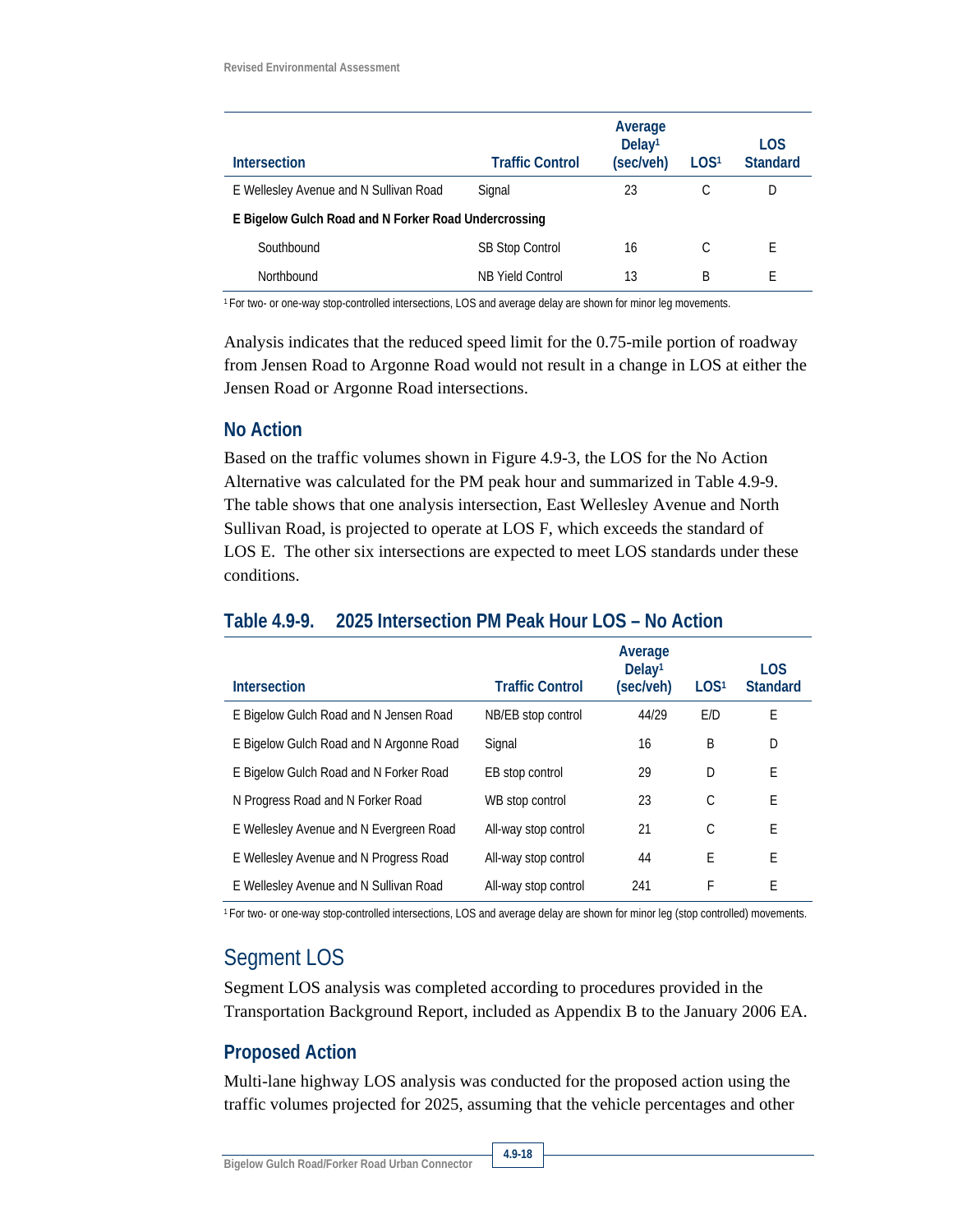geometric assumptions would remain the same as current conditions. Analysis shows that in 2025 all segments would operate at LOS A, B, or C in both directions, which meets the standard of LOS C.

#### **No Action**

Two-way, two-lane LOS analysis was completed for the No Action alternative, using the traffic volumes projected for 2025. Analysis shows that all segments are expected to operate at LOS E or F under these conditions, which exceeds the standard of LOS C.

## Traffic Safety

As noted previously, the rate of injuries on the Bigelow Gulch and Forker Road arterials is greater than the WSDOT Eastern Region average. In addition, 50% of the collisions on East Bigelow Gulch Road and North Forker Road involve vehicles leaving the road, which is also greater than the Eastern Region average.

### **Proposed Action**

Research conducted by Transportation Research Board (TRB) (2000b) shows that the following types of collisions on rural two-lane highways could be reduced directly by lane and shoulder width improvements:

- head-on,
- runoff-road/fixed object,
- runoff-road/rollover,
- same direction sideswipes, and
- opposite direction sideswipes.

Widening a lane by 3 feet (e.g., from 10 to 13 feet) could result in a 32% reduction in related accident types. Widening shoulders from 2 to 8 feet could result in a 40% reduction of related collisions if the shoulders are paved and a 35% reduction of related accidents if the shoulders are unpaved (TRB 2000b).

Passing lanes, short four-lane sections, and turnouts lanes also can reduce the accident frequencies by 25, 35, and 30%, respectively, for the sites that carry higher traffic volumes than average two-lane sections (TRB 2000b).

For collisions involving left-turns, two-way left-turn lanes or left-turn pockets can effectively reduce the related accidents on two-lane rural highways by 85% and the related accidents on multi-lane highways by 35% (TRB 2000b).

There would be a change in traffic accident patterns and there should be a reduction in accidents compared to the No Action Alternative based on the traffic safety analysis. The construction of a gravel median should eliminate all head on accidents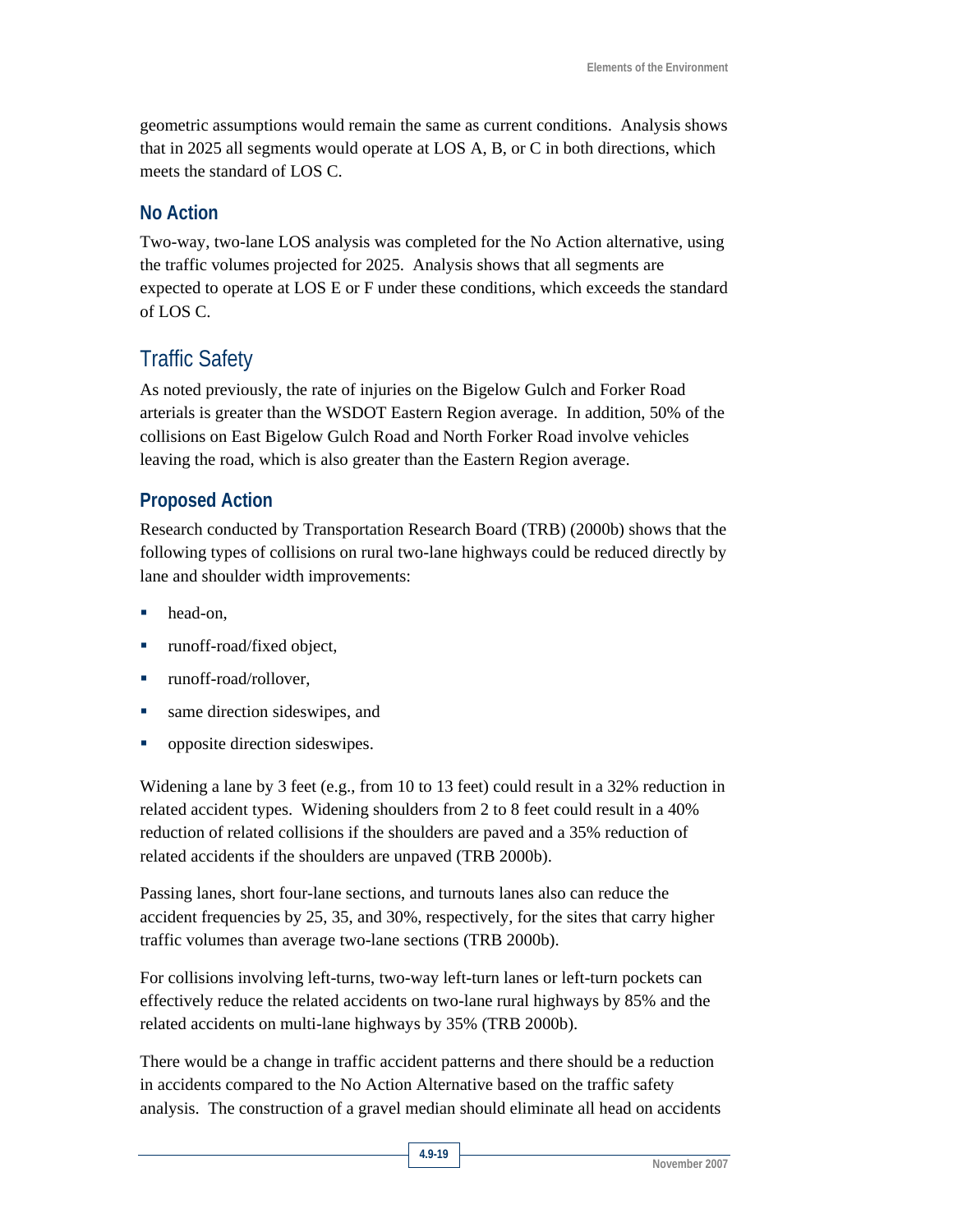and the installation of left-turn pockets would reduce rear end and left turning type accidents. Runoff roadway accidents would be reduced with paved shoulders, clear zone, and sight distance improvements.

The reduced speed limit for the 0.75-mile portion of roadway and narrower clear zone from Jensen Road to Argonne Road would not reduce traffic safety in that section since the speed limit would be reduced to 35 mph, consistent with engineering safety requirements.

#### **No Action**

With the exception of the recently completed improvement at the intersection of East Bigelow Gulch Road and North Argonne Road, this alternative does not include physical improvements that would be expected to address the safety issues identified through analysis of the historical collisions within the project corridor.

### Freight Movement

#### **Proposed Action**

The Bigelow Gulch/Forker Road corridor currently has major roadway grades extending for approximately 8,000 and 5,000 feet respectively and numerous vertical curves. The planned improvements would moderate the geometric alignments and provide additional travel lanes to mitigate the impedance to passenger vehicles by the larger freight haulers and improve safety for the motoring public. Until the North Spokane Corridor is connected to I-90 as a high speed, limited access facility, alternate routes such as Bigelow Gulch Road that avoid congested areas would become increasingly important to accommodate the increase of freight shipments between areas of north Spokane and destinations east of Spokane.

Upon completion, the East Bigelow Gulch Road/North Forker Road Corridor would become a more attractive route for freight traffic that travels between north Spokane and communities to the east. Widening, straightening, and reducing roadway grades of the East Bigelow Gulch Road/North Forker Road Corridor would mitigate the current safety concerns along this route, accommodate a greater volume of traffic, and decrease travel time for trucks.

#### **No Action**

Discussions provided in Appendix B to the January 2006 EA document indicates that auxiliary truck climbing and crawl lanes are warranted on numerous segments of the project corridor. These auxiliary lanes would not be constructed under the No Action alternative. This alternative does not include physical improvements that would be expected to improve conditions for freight movement throughout the project corridor.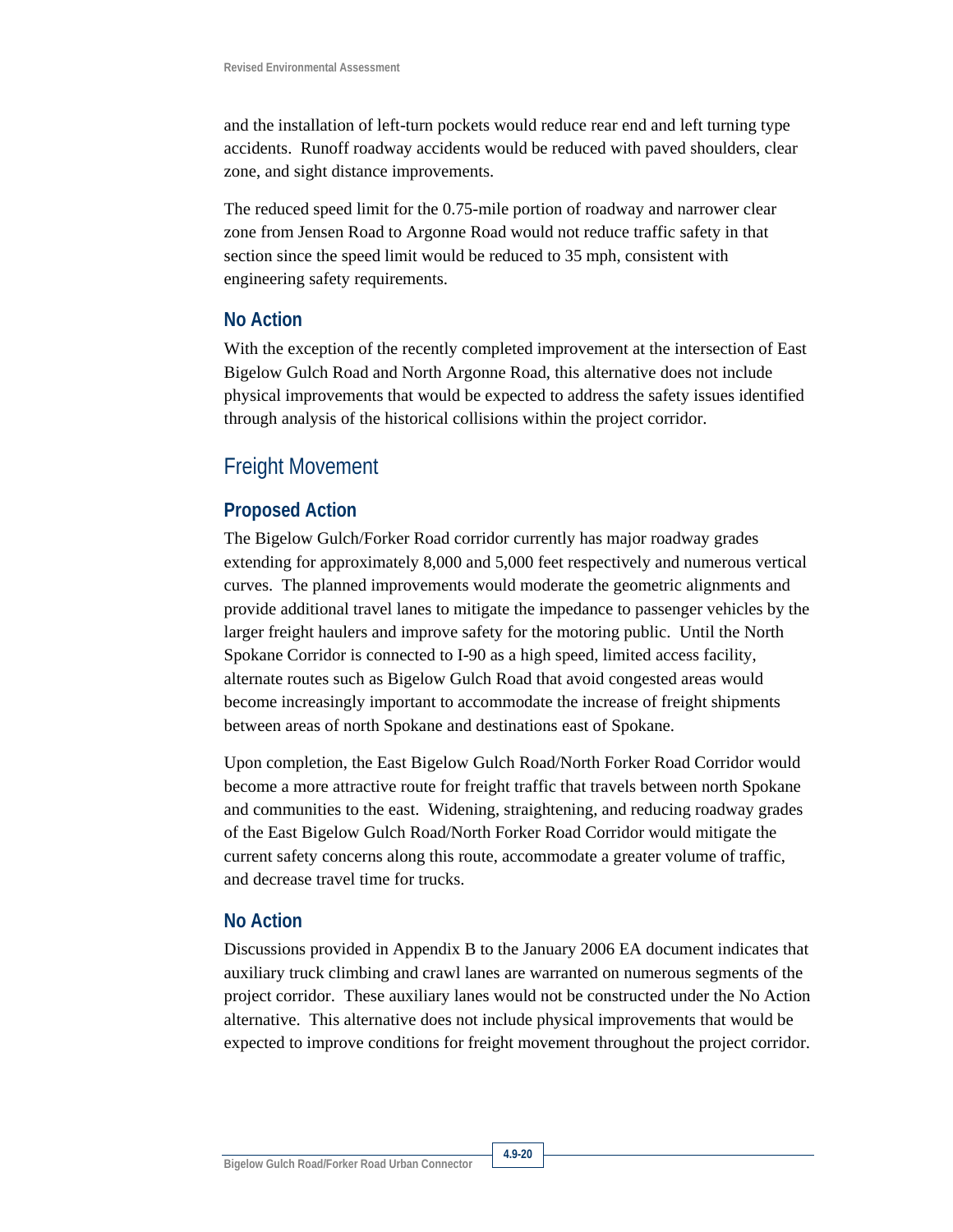### Non-Motorized Travel

### **Proposed Action**

Along the rural section of the roadway (west of Forker Road), bicycle, and pedestrian traffic would be accommodated on the 8-foot shoulder that is proposed on each side of the roadway as part of the project. Along the urban portion of the roadway (between Forker Road and Wellesley Avenue) bicycle traffic would be accommodated on a separate 4-foot bicycle lane that is proposed on each side of the roadway. Pedestrian travel would be accommodated on an 8-foot-wide sidewalk, which would be separated from roadway traffic by a 12-foot swale. In addition, a pedestrian underpass is proposed across the roadway between East Valley Middle School and the adjacent play fields.

### **No Action**

Pedestrian and bicycle travel along East Bigelow Gulch Road/North Forker Road Corridor would remain the same as under existing conditions. Travel must occur on the roadway itself or on the existing shoulder. The shoulder varies in width but is generally very narrow, offering minimal separation from vehicular traffic.

### Sullivan Road between Wellesley Avenue and I-90

This section presents additional operational analysis completed for Sullivan Road south of Wellesley Avenue under both the proposed action and No Action alternatives.

### **Planned Projects**

There are three future planned projects on Sullivan Road between Wellesley Avenue and I-90.

- Under the "Bridging the Valley" (BTV) project, addition of a railroad line is planned on the existing Burlington Northern Santa Fe Railway corridor paralleling Trent Avenue. To add the railroad line, the bridges over the railroad and Trent Avenue would be reconstructed; the preliminary plans show additional lanes being added on Sullivan Road.
- **The City of Spokane Valley is currently evaluating the possibility of widening of** Sullivan Road to seven lanes, due to the adjacent industrial development. Preliminary engineering work is planned to begin on this project in 2007.
- Reconstruction and widening of the Sullivan Bridge over the Spokane River is also a planned.

Completion of these projects was not assumed in the analysis presented in this section, but each includes improvements that would address traffic issues that are identified in the following section.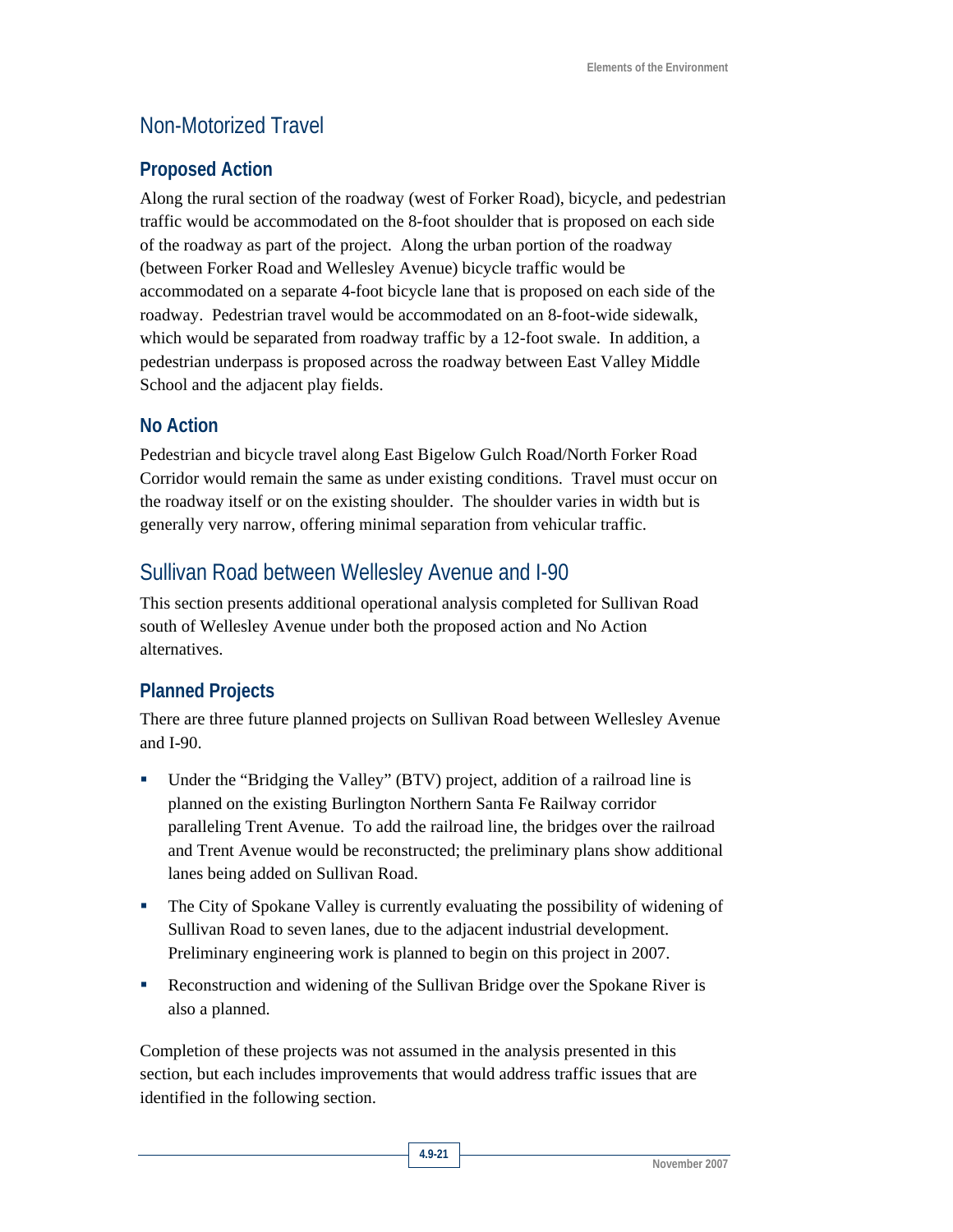### **Roadway Segment Capacity**

Forecasted traffic volumes were reviewed on Sullivan Road between Wellesley Avenue and the I-90/Sullivan Interchange, and compared to the roadway capacity. Review was completed for the proposed action and No Action scenarios.

Table 4.9-10 summarizes Sullivan Road traffic volumes and percent increases expected to result from the proposed action. Under the proposed action, the segment between Wellesley Avenue and SR 290 (Trent Avenue) showed a substantial increase in traffic volumes, as compared to the No Action alternative. The segments between SR 290 and Euclid Avenue, and Euclid Avenue and Spokane River Bridge show a much lower increase in traffic volume.

|                     |                           | <b>No Action</b> |      | <b>Proposed Action</b>    |          |      |                     |  |
|---------------------|---------------------------|------------------|------|---------------------------|----------|------|---------------------|--|
| Segment             | Two way<br><b>Volumes</b> | Capacity         | V/C  | Two way<br><b>Volumes</b> | Capacity | V/C  | Percent<br>increase |  |
| Wellesley to SR 290 | 830                       | 6.000            | 0.14 | 1.640                     | 6.000    | 0.27 | 98                  |  |
| SR 290 to Euclid    | 2.350                     | 6.600            | 0.36 | 2.710                     | 6.600    | 0.41 | 15                  |  |
| Euclid to Sp. River | 2.690                     | 6.600            | 0.41 | 2.980                     | 6.600    | 0.45 | 11                  |  |

#### **Table 4.9-10. Sullivan Road Traffic Volumes and Percent Increase**

V/C = Volume to Capacity Ratio

Analysis indicates that the segment capacities are still within acceptable levels for the proposed action for traffic volumes on Sullivan Road. Volume to Capacity ratios (V/C) are used to measure levels of congestion, and the SRTC has identified a V/C ratio of 0.70 as the threshold for identifying corridors with potential capacity deficiencies. (Spokane Regional Transportation Council 2003) V/C ratios shown in the table are less than the 0.70 threshold.

#### **Intersections**

LOS of five intersections on Sullivan Road, south of Wellesley Avenue, was analyzed under the No Action and proposed action alternatives. All five of the intersections are signalized, so are subject to the adopted standard of LOS D. Spokane County, the City of Spokane Valley, and WSDOT have adopted similar intersection LOS standards of "D" for signalized intersections. The analysis of each intersection is described below:

- **Sullivan and Kiernan.** Under the No Action scenario, 2025 operations are projected to be LOS E, which exceeds the LOS standard. LOS D is projected under the proposed action, which would be an improvement over No Action, and within the standard.
- Sullivan and Euclid. 2025 operations at this intersection are projected to be LOS C under the No Action alternative. Under the proposed action, operations are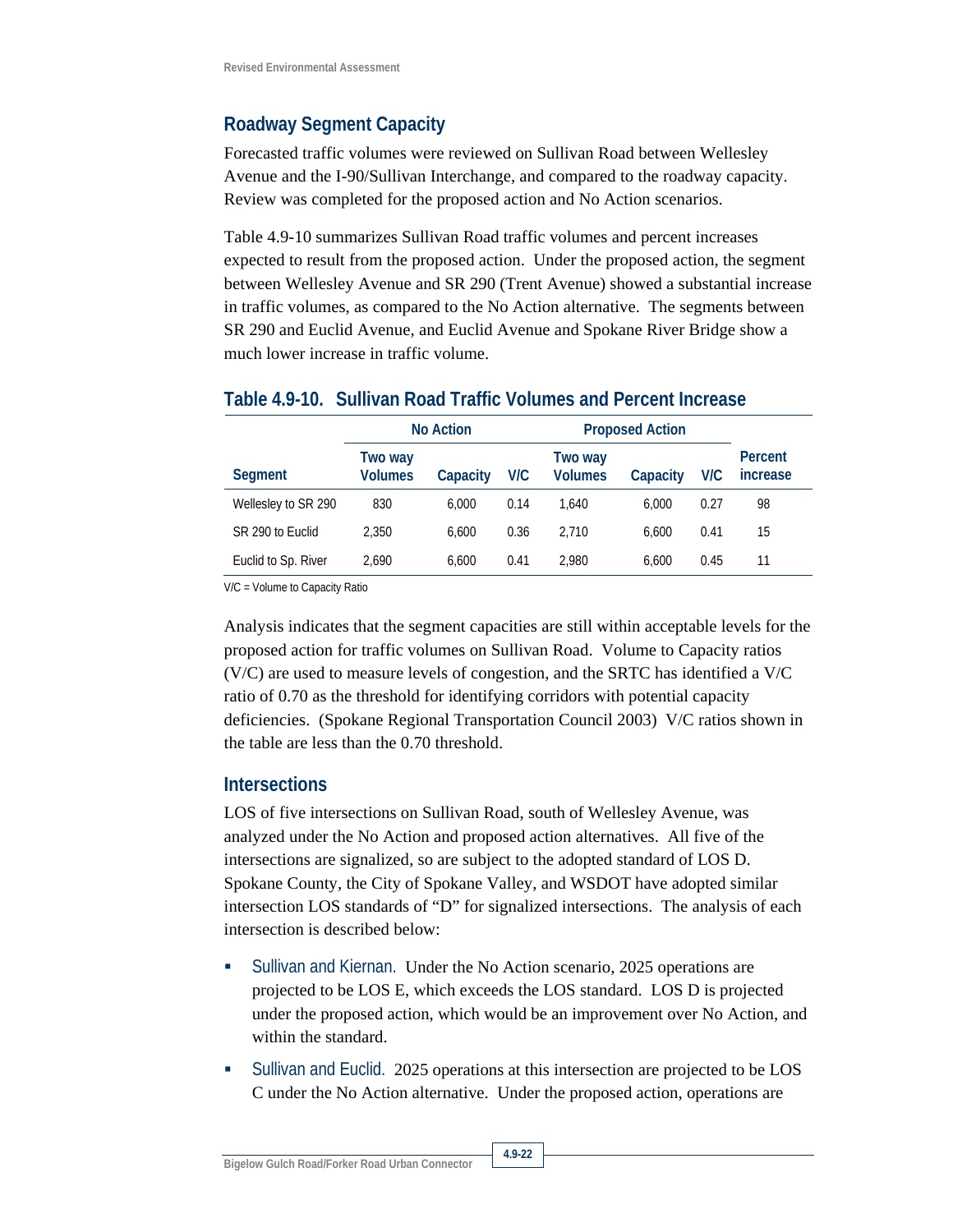projected to be LOS E, which exceeds the standard of LOS D. Therefore, an intersection improvement project is recommended at this location that would mitigate conditions to LOS C. A westbound left-turn lane is recommended to accommodate the large volume of traffic that makes this turn. The suggested westbound lane configuration would be as follows: one dedicated left-turn lane, one left-turn/through lane, and one dedicated right-turn lane. This configuration is feasible because the intersection is already split-phased in the east-west directions. LOS C is projected at this intersection under future conditions with the proposed improvement in place.

- Sullivan and Marietta. Projections under both the No Action and proposed action alternatives indicate acceptable LOS at this intersection through 2025. Operations under the No Action are projected at LOS B, and under the proposed action are projected at LOS C.
- Sullivan and Trent (north and south ramps). Projections under both the No Action and proposed action alternatives indicate acceptable LOS at this location through 2025. Under No Action, the north ramp is projected at LOS B and south ramp at LOS A. Both ramps are projected to operate at LOS B under the proposed action. Even though the LOS is within adopted standards, under current conditions the northbound and southbound left turns at the ramps do experience long queues during peak periods. Specifically, vehicles waiting for gaps to make left turns sometimes back up past the ramp signals. The BTV project was reviewed for adequacy for handling the left turn queue issues, and proposes to add left-turn lanes in each direction. The proposed left-turn storage length is approximately 230 feet for both the northbound and southbound directions. The 95% queue lengths calculated under the proposed action would require less than these proposed storage lengths. Thus, analysis indicates that the proposed BTV configuration should be adequate to address existing and future queuing problems at this location.
- I-90/Sullivan interchange/Indiana. The I-90/Sullivan interchange traffic volumes were analyzed under the proposed action and No Action alternatives. Analysis indicates that 2025 LOS would be the same for the three signalized intersections at this interchange under both the No Action and proposed action scenarios. Specifically, operations at Indiana/Sullivan are projected at LOS E, Sullivan/westbound I-90 ramp is projected at LOS D, and Sullivan/eastbound I-90 ramp is projected at LOS B. As described earlier, the City of Spokane Valley is planning to reconstruct the west bridge (southbound lanes) over the Spokane River, widening Sullivan Road to three lanes. Work is planned to begin in 2007 (2007–2012 6-year transportation improvement program, City of Spokane Valley). Analysis indicates that with this project completed, operations at Indiana/Sullivan would improve from LOS E to LOS D under both the No Action and proposed action alternatives.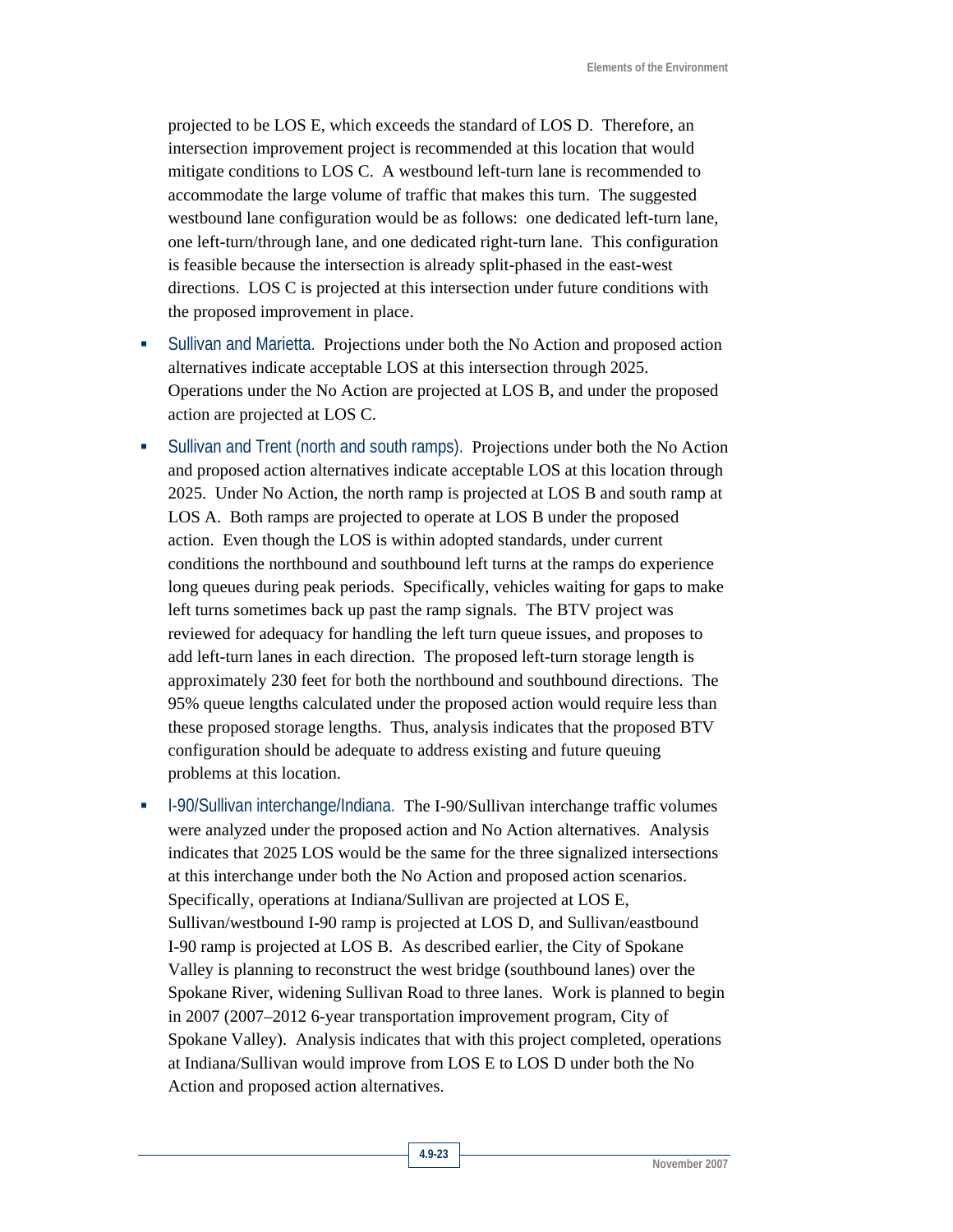# Old Bigelow Gulch Road between Weile Avenue and Thierman/Bigelow Gulch Roads

This section provides analysis of traffic volumes on Old Bigelow Gulch Road between Weile Avenue and Thierman/Bigelow Gulch roads under the proposed action. This is the section of roadway that would be bypassed under the proposed action.

AADT for this roadway in the year of project completion was estimated by adding traffic counts on Orchard Prairie and Espe, which are the two roads to which access is provided exclusively by Old Bigelow Gulch Road, to traffic generated by additional residential development currently located along the roadway. Under existing conditions, Orchard Prairie had an AADT of 222 and Espe had an AADT count of 374. Additionally, nine residences front this segment of roadway. Using typical Institute of Transportation Engineers (ITE) trip generation rates for single-family homes, this equates to approximately 100 AADT generated by these homes (ITE 2003b). Thus, existing AADT along this segment of roadway is calculated by adding these three numbers, which results in an estimate of approximately 700 vehicles per day. Currently, this segment of roadway has a capacity of approximately 12,000 AADT.

To project future traffic on this segment under the proposed action alternative, vacant buildable lots accessed by the roadway were counted and population projections for 2025 and ITE trip generation rate were applied. This results in a future AADT projection of 833 vehicles per day under future build-out conditions.

# Construction Impacts

### **Proposed Action**

Construction would generate additional traffic related to construction employees, delivery of construction material and movement of construction equipment. Current traffic would experience delays for construction detours, rough roadways, and short roadway closures. These impacts would generally occur along the entire corridor though the Palmer Road to Weile Avenue and Progress Road segments would have slightly less impacts. Within these segments new roadway alignments are being constructed which are located well away from existing roadways.

The slowing of traffic may temporarily increase noise and air emissions in the project area. Detouring vehicles around construction activities would temporarily increase traffic volumes and pressure on nearby roads, such as Wellesley Avenue.

Traffic using the corridor during construction would generally use the existing current roadway while construction occurs on the shoulder or adjacent areas. When grade changes are made, vehicles would be required to use the regraded area. The temporary lane width reductions and rough roadway would reduce travel speeds.